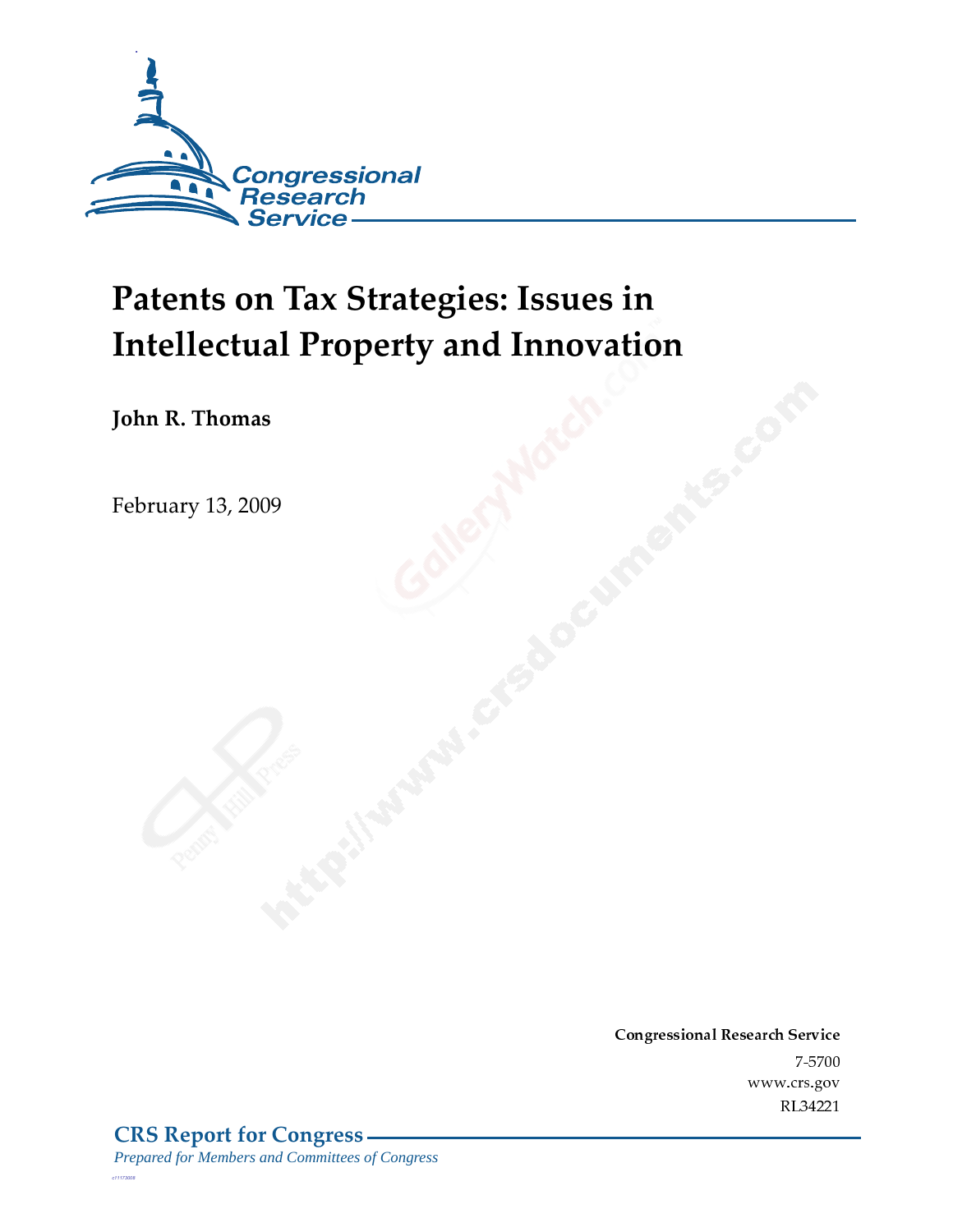# Summary

.

Several bills introduced in the  $110<sup>th</sup>$  Congress addressed the recently recognized phenomenon of patented tax strategies. These legislative initiatives responded in different ways to the grant of exclusive intellectual property rights by the United States Patent and Trademark Office (USPTO) on methods that individuals and enterprises might use in order to minimize their tax obligations. Congressional interest in tax strategy patents may continue in the  $111<sup>th</sup>$  Congress.

Many commentators trace the rise of tax strategy patents to the 1998 opinion of the Federal Circuit in *State Street Bank v. Signature Financial Group*, which rejected a *per se* rule that business methods could not be patented. In recent years, the USPTO has issued a number of patents that pertain to tax strategies, and numerous other patent applications remain before that agency. At least one of these patents, the so-called SOGRAT patent, has been subject to enforcement litigation in federal court.

The impact of tax strategy patents upon social welfare has been subject to a spirited debate. Some observers are opposed to tax strategy patents. These commentators believe that patent protection is unnecessary with respect to tax avoidance techniques due to a high level of current innovation. Others believe that patent-based incentives to develop tax avoidance strategies are not socially desirable. They assert that patents may limit the ability of individuals to utilize provisions of the tax code intended for all taxpayers, interfering with congressional intent and leading to distortions in tax obligations. Others have expressed concerns that tax strategy patents may potentially complicate legal compliance by tax professionals and individual taxpayers alike.

Other experts believe that these concerns are overstated, and also make the affirmative case that tax strategy patents may provide positive social benefits. They explain that patents on "business methods" have been obtained and enforced for many years. They also observe that the grant of a patent does not imply government approval of the practice of the patented invention, and that professionals in many spheres of endeavor have long had to account for the patent system during their decision-making process. They also believe that the availability of tax strategy patents may promote innovation in a field of endeavor that is demonstrably valuable. Further, such patents might promote public disclosure of tax strategies to tax professionals, taxpayers, and responsible government officials alike.

In the  $110^{th}$  Congress, two Senate bills, S. 681 and S. 2369, and two House bills, H.R. 1908 and H.R. 2136, would have prohibited the issuance of patents on tax strategies. H.R. 1908 passed the House of Representatives on September 7, 2007. Another bill, H.R. 2365, would have taken an alternative approach, limiting the remedies available for certain infringements of a tax planning method. Other legislative responses, including oversight of the USPTO, promotion of cooperation between the USPTO and the IRS, and the encouragement of private sector contributions to the patent examination process, are also possible.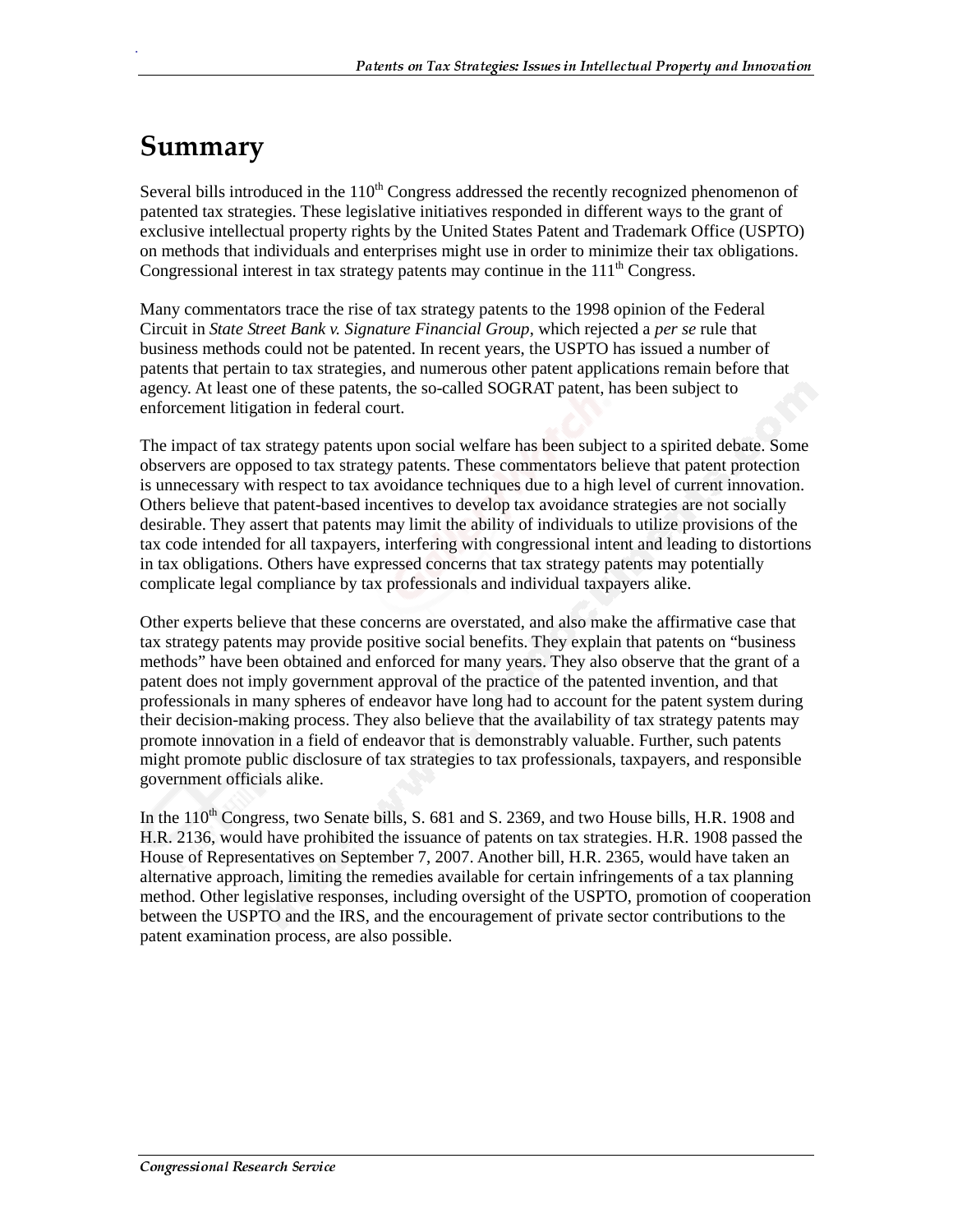# **Contents**

## **Contacts**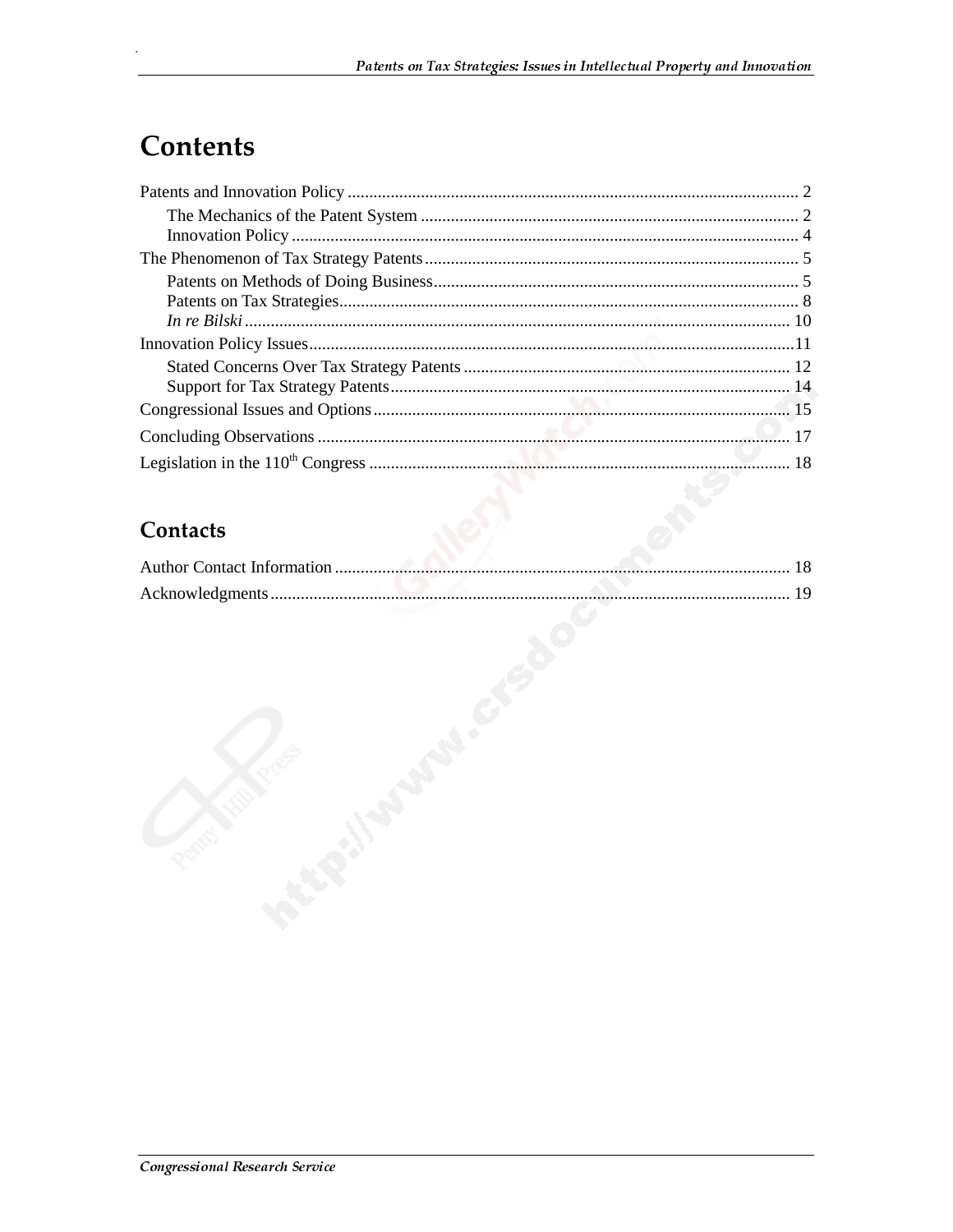roposed legislation in the  $110^{th}$  Congress demonstrates legislative interest in the recently recognized phenomenon of patented tax strategies,<sup>1</sup> interest that may continue in the  $111<sup>th</sup>$ Congress. H.R. 1908, the Patent Reform Act of 2007, would have banned patents on tax **Subsequent Franch Proposed legislation in the 110<sup>th</sup> Congress demonstrates legislative interest in the recently recognized phenomenon of patented tax strategies,<sup>1</sup> interest that may continue in the 111<sup>th</sup> Congress. H.R** Three other bills, H.R. 2136, S. 681, and S. 2369, would have prevented patents directed towards a tax strategy.<sup>3</sup> Another bill, H.R. 2365, took an alternative approach, limiting the remedies available for certain infringements of a "tax planning method."<sup>4</sup> These legislative initiatives responded in different ways to the grant of exclusive intellectual property rights by the United States Patent and Trademark Office (USPTO) on methods that individuals and enterprises might use in order to minimize their tax obligations.

Tax strategy patents are the subject of a spirited debate. Some observers believe that such patents negatively impact social welfare. According to some experts, tax strategy patents may limit the ability of taxpayers to utilize provisions of the tax code, interfering with congressional intent and leading to distortions in tax obligations.<sup>5</sup> Others assert that tax strategy patents potentially complicate legal compliance by tax professionals and taxpayers alike.<sup>6</sup> Still others believe that the patent system should not provide incentives for individuals to develop new ways to reduce their tax liability. $7$ 

Other commentators explain that patents on "business methods" have been obtained and enforced for many years.<sup>8</sup> Legislation enacted in 1999 that accounted expressly for patents claiming "a method of doing or conducting business" arguably approved of such patents.<sup>9</sup> In addition, some commentators believe that tax strategy patents present a positive development, potentially improving the public disclosure of tax shelters for the attention of Congress and federal tax authorities.<sup>10</sup> They also observe that many kinds of patents, on subject matter ranging from automobile seat belts to airplane navigation systems, potentially involve legal compliance.<sup>11</sup>

Although views on tax strategy patents vary, evidence suggests that numerous applications that arguably cover tax planning methods have been filed at the USPTO.<sup>12</sup> Some of these applications

j

.

<sup>9</sup> First Inventor Defense Act of 1999, P.L. 106-113,  $\S$  4302, 113 Stat. 1501 (codified at 35 U.S.C.  $\S$  273 (2006)).

10 Drennan, *supra,* at 328 (noting this argument).

<sup>&</sup>lt;sup>1</sup> This report uses the term "tax strategy patents" to refer to this category of patents. Various sources referenced within this report identify these sorts of patents as pertaining to tax loopholes, planning methods, shelters, and other similar terms.

 $2$  H.R. 1908, § 10 (referring to patents claiming a "tax planning method").

 $3$  S. 681, § 303(a); H.R. 2136, § 303(a) (both referring to patents claiming a "tax shelter").

 $^{4}$  H.R. 2365, § 1.

<sup>5</sup> *See* Letter from Jeffrey R. Hoops, Chair, American Institute of Certified Public Accountants Tax Executive Committee, to Members of Congress (February 28, 2007) (available at http://tax.aicpa.org).

<sup>6</sup> *See* Letter from Kimberly S. Blanchard, Chair, New York State Bar Association Tax Section, to Members of Congress (August 17, 2006) (available at http://www.nysba.org).

<sup>7</sup> *See* William A. Drennan, "The Patented Loophole: How Should Congress Respond to This Judicial Invention," 59 *Florida Law Review* (2007), 229.

<sup>8</sup> *See* Andrew F. Palmieri and Corinne Marie Pouliquen, "A Primer on Business Method Patents: What You Need to Know for Your Real Estate Practice," 21 *Probate and Property* (May/June 2007), 26.

<sup>11</sup> Stephen T. Schreiner and George Y. Wang, "Discussions on Tax Patents Have Lost Focus," *IP Law 360* (available at http://www.hunton.com).

<sup>12</sup> *See* Jo-el J. Meyer, "Proliferation of Retirement Plan Patents Poses Problems for Practitioners," *Patent, Trademark, and Copyright Journal* (BNA June 8, 2007), 186.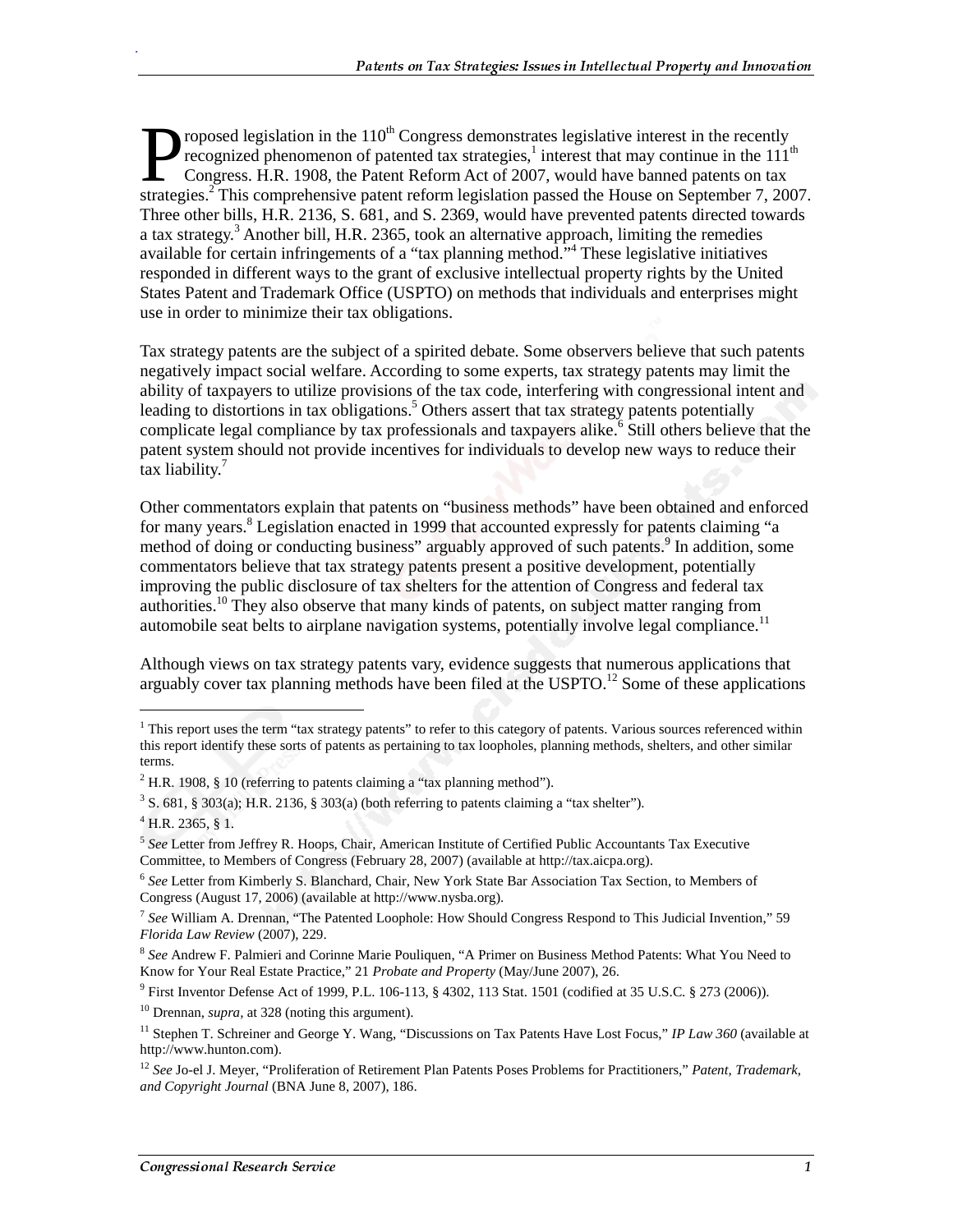have been approved as issued patents.<sup>13</sup> Further, at least one granted patent has been the subject of infringement litigation in the federal judicial system.<sup>14</sup> Discussion of the recently appreciated phenomenon of tax strategy patents therefore appears to be timely.

This report introduces the concept of tax strategy patents and reviews their implications for intellectual property and tax policy. The report begins by providing an overview of both the practical workings and innovation policy aspirations of the patent system. It then provides a brief history of the phenomenon of tax strategy patents. The report next reviews competing views about the impact of tax patents upon innovation policy. This report concludes with a summary of congressional issues and options.

# **Patents and Innovation Policy**

## The Mechanics of the Patent System

The U.S. Constitution provides Congress with the power "To promote the Progress of Science and useful Arts, by securing for limited Times to ... Inventors the exclusive Right to their ... Discoveries....  $^{15}$  In accordance with the Patent Act of 1952, <sup>16</sup> an inventor may seek the grant of a patent by preparing and submitting an application to the USPTO. USPTO officials known as examiners then determine whether the invention disclosed in the application merits the award of a patent.<sup>17</sup>

In determining whether to approve a patent application, a USPTO examiner will consider whether the submitted application fully discloses and distinctly claims the invention.<sup>18</sup> In particular, the application must enable persons skilled in the art to make and use the invention without undue experimentation.<sup>19</sup> In addition, the application must disclose the "best mode," or preferred way, that the applicant knows to practice the invention.<sup>20</sup>

The examiner will also determine whether the invention itself fulfills certain substantive standards set by the patent statute. To be patentable, an invention must meet four primary requirements. First, the invention must fall within at least one category of patentable subject matter. According to the Patent Act, an invention which is a "process, machine, manufacture, or

j

<sup>13</sup> *Id.*

<sup>&</sup>lt;sup>14</sup> Wealth Transfer Group LLC v. Rowe, D. Conn., No. 3:06cv00024 (AWT), filed January 6, 2006.

<sup>&</sup>lt;sup>15</sup> U.S. Constitution, Article I, Section 8, Clause 8. This constitutional clause also addresses copyright law, which provides for protection for original works of authorship. In contrast to patents, copyright protection arises automatically once a work of authorship has been fixed in tangible form. 17 U.S.C. § 102(a) (2006). Copyright provides authors with the exclusive right to reproduce, adapt, and publicly distribute their works, among others, subject to certain limitations such as the fair use privilege. 17 U.S.C. § 106, 107-122 (2006). Although this report concerns patent protection for tax strategies, it should be appreciated that computer software that implements a tax strategy, and possibly other sorts of works, may potentially enjoy protection under the copyright laws as well. *See, e.g.,* Roger E. Schechter and John R. Thomas, *Intellectual Property: The Law of Copyrights, Patents, and Trademarks* (Thomson/West 2003).

<sup>16</sup> P.L. 82-593, 66 Stat. 792 (codified at Title 35 of the United States Code).

<sup>17 35</sup> U.S.C. § 131 (2006).

<sup>18 35</sup> U.S.C. § 112 (2006).

<sup>19</sup> *See* Invitrogen Corp. v. Clontech Labs., Inc., 429 F.3d 1052, 1070-71 (Fed. Cir. 2005).

<sup>20</sup> *See* High Concrete Structures, Inc. v. New Enterprise Stone and Lime Co., 377 F.3d 1379, 1382 (Fed. Cir. 2004).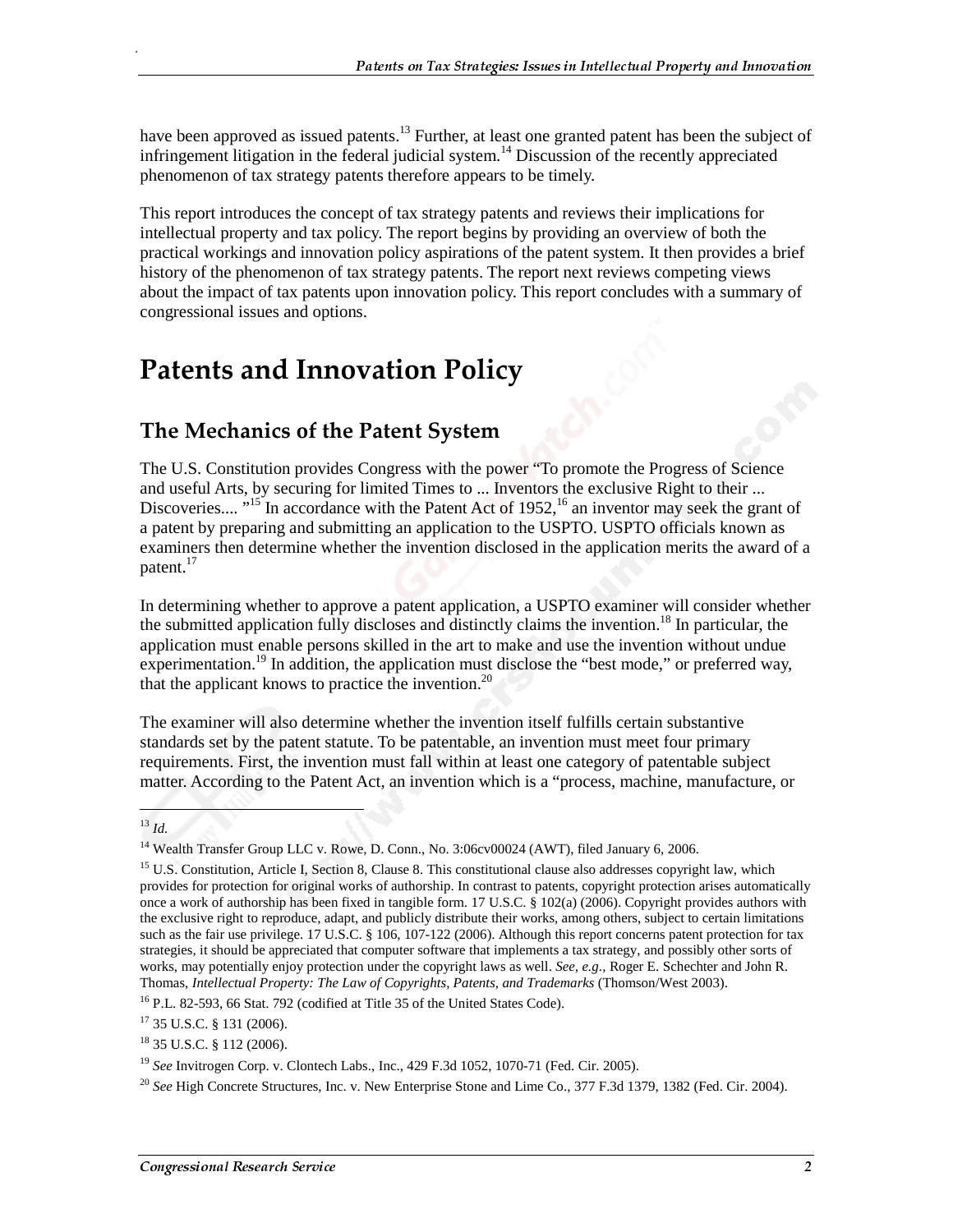composition of matter" is eligible for patenting.<sup>21</sup> Second, the invention must be useful, a requirement that is satisfied if the invention is operable and provides a tangible benefit.<sup>22</sup>

Third, the invention must be novel, or different, from subject matter disclosed by an earlier patent, publication, or other state-of-the-art knowledge.<sup>23</sup> Finally, an invention is not patentable if "the subject matter as a whole would have been obvious at the time the invention was made to a person having ordinary skill in the art to which said subject matter pertains."<sup>24</sup> This requirement of "nonobviousness" prevents the issuance of patents claiming subject matter that a skilled artisan would have been able to implement in view of the knowledge of the state of the art.<sup>25</sup>

If the USPTO allows the patent to issue, its owner obtains the right to exclude others from making, using, selling, offering to sell or importing into the United States the patented invention.<sup>26</sup> Those who engage in those acts without the permission of the patentee during the term of the patent can be held liable for infringement. Adjudicated infringers may be enjoined from further infringing acts.<sup>27</sup> The patent statute also provides for an award of damages "adequate" to compensate for the infringement, but in no event less than a reasonable royalty for the use made of the invention by the infringer."<sup>28</sup>

The maximum term of patent protection is ordinarily set at 20 years from the date the application is filed.<sup>29</sup> At the end of that period, others may employ that invention without regard to the expired patent.

Patent rights do not enforce themselves. Patent proprietors who wish to compel others to respect their rights must commence enforcement proceedings, which most commonly consist of litigation in the federal courts. Although issued patents enjoy a presumption of validity, accused infringers may assert that a patent is invalid or unenforceable on a number of grounds. The Court of Appeals for the Federal Circuit (Federal Circuit) possesses nationwide jurisdiction over most patent appeals from the district courts.<sup>30</sup> The Supreme Court enjoys discretionary authority to review cases decided by the Federal Circuit.<sup>31</sup>

 $\overline{a}$ 

 $21$  35 U.S.C. § 101 (2006).

<sup>22</sup> *Id. See* In re Fischer, 421 F.3d 1365, 1371 (Fed. Cir. 2005).

 $23$  35 U.S.C. § 102 (2006).

 $24$  35 U.S.C. § 103(a) (2006).

<sup>25</sup> *See* KSR International Co. v. Teleflex Inc., 127 S.Ct. 1727 (2007).

 $26$  35 U.S.C. § 271(a) (2006).

<sup>27 35</sup> U.S.C. § 283 (2006). *See* eBay Inc. v. MercExchange L.L.C., 126 S.Ct. 1837 (2006).

<sup>28 35</sup> U.S.C. § 284 (2006).

<sup>&</sup>lt;sup>29</sup> 35 U.S.C. § 154(a)(2) (2006). Although the patent term is based upon the filing date, the patentee obtains no enforceable legal rights until the USPTO allows the application to issue as a granted patent. A number of Patent Act provisions may modify the basic 20-year term, including examination delays at the USPTO and delays in obtaining marketing approval for the patented invention from other federal agencies.

 $30$  28 U.S.C. § 1295(a)(1) (2006).

 $31$  28 U.S.C. § 1254(1) (2006).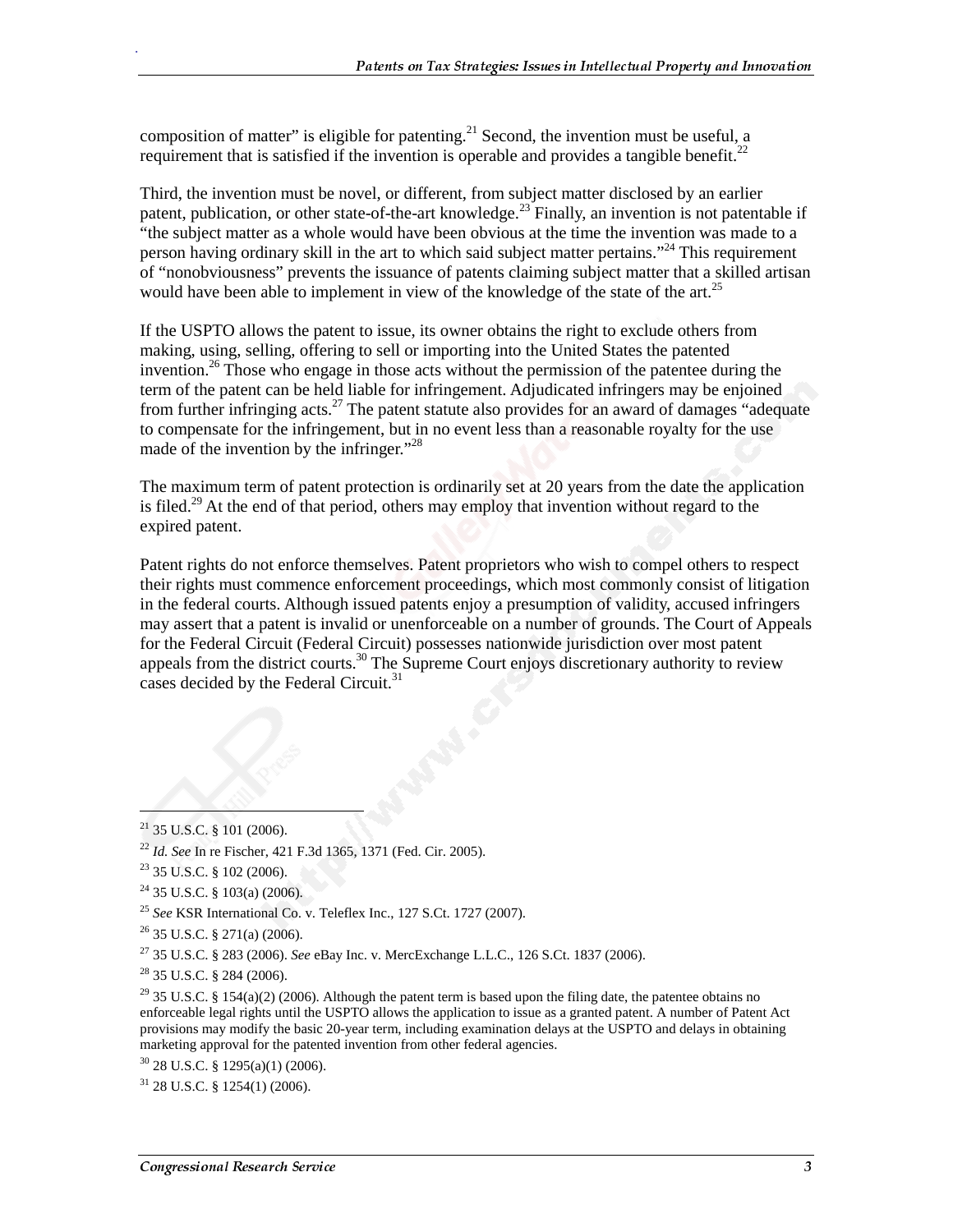### **Innovation Policy**

.

Patent ownership is perceived to encourage innovation, which in turn leads to industry advancement and economic growth. One characteristic of the new knowledge that results from innovation is that it is a "public good." Public goods are non-rivalrous and non-excludable, for use of the good by one individual does not limit the amount of the good available for consumption by others, and no one can be prevented from using that good.<sup>32</sup>

The lack of excludability in particular is believed to result in an environment where too few inventions would be made. Absent a patent system, "free riders" could easily duplicate and exploit the inventions of others. Further, because they incurred no cost to develop and perfect the technology involved, copyists could undersell the original inventor. Aware that they would be unable to capitalize upon their inventions, individuals might be discouraged from innovating in the first instance. The patent system ameliorates this market failure by providing innovators with a time-limited exclusive interest in their inventions, thereby allowing them to capture their marketplace value.<sup>33</sup>

The patent system purportedly serves other goals as well. The patent law encourages the disclosure of new products and processes, for each issued patent must include a description sufficient to enable skilled artisans to practice the patented invention.<sup>34</sup> At the close of the patent's twenty-year term,<sup>35</sup> others may employ the claimed invention without regard to the expired patent. In this manner the patent system ultimately contributes to the growth of the public domain.

Even during their term, issued patents may encourage others to "invent around" the patentee's proprietary interest. A patentee may point the way to new products, markets, economies of production and even entire industries. Others can build upon the disclosure of a patent instrument to produce their own technologies that fall outside the exclusive rights associated with the patent.<sup>36</sup>

The regime of patents has also been identified as a facilitator of markets. Absent patent rights, an inventor may have scant tangible assets to sell or license. In addition, an inventor might otherwise be unable to police the conduct of a contracting party. Any technology or know-how that has been disclosed to a prospective licensee might be appropriated without compensation to the inventor. The availability of patent protection decreases the ability of contracting parties to engage in opportunistic behavior. By lowering such transaction costs, the patent system may make exchanges concerning information goods more feasible.<sup>37</sup>

j

<sup>32</sup> *See* Dotan Oliar, "Making Sense of the Intellectual Property Clause: Promotion of Progress as a Limitation on Congress's Intellectual Property Power," 94 *Georgetown Law Journal* (2006), 1771.

<sup>33</sup> *See* Dan L. Burk and Mark A. Lemley, "Is Patent Law Technology-Specific?," 17 *Berkeley Technology Law Journal* (2002), 1155.

<sup>34 35</sup> U.S.C. § 112 (2006).

<sup>35 35</sup> U.S.C. § 154 (2006).

<sup>36</sup> *See* Rebecca Eisenberg, "Patents and the Progress of Science: Exclusive Rights and Experimental Use," 56 *University of Chicago Law Review* (1989), 1017.

<sup>37</sup> Robert P. Merges, "Intellectual Property and the Costs of Commercial Exchange: A Review Essay," 93 *Michigan Law Review* (1995), 1570.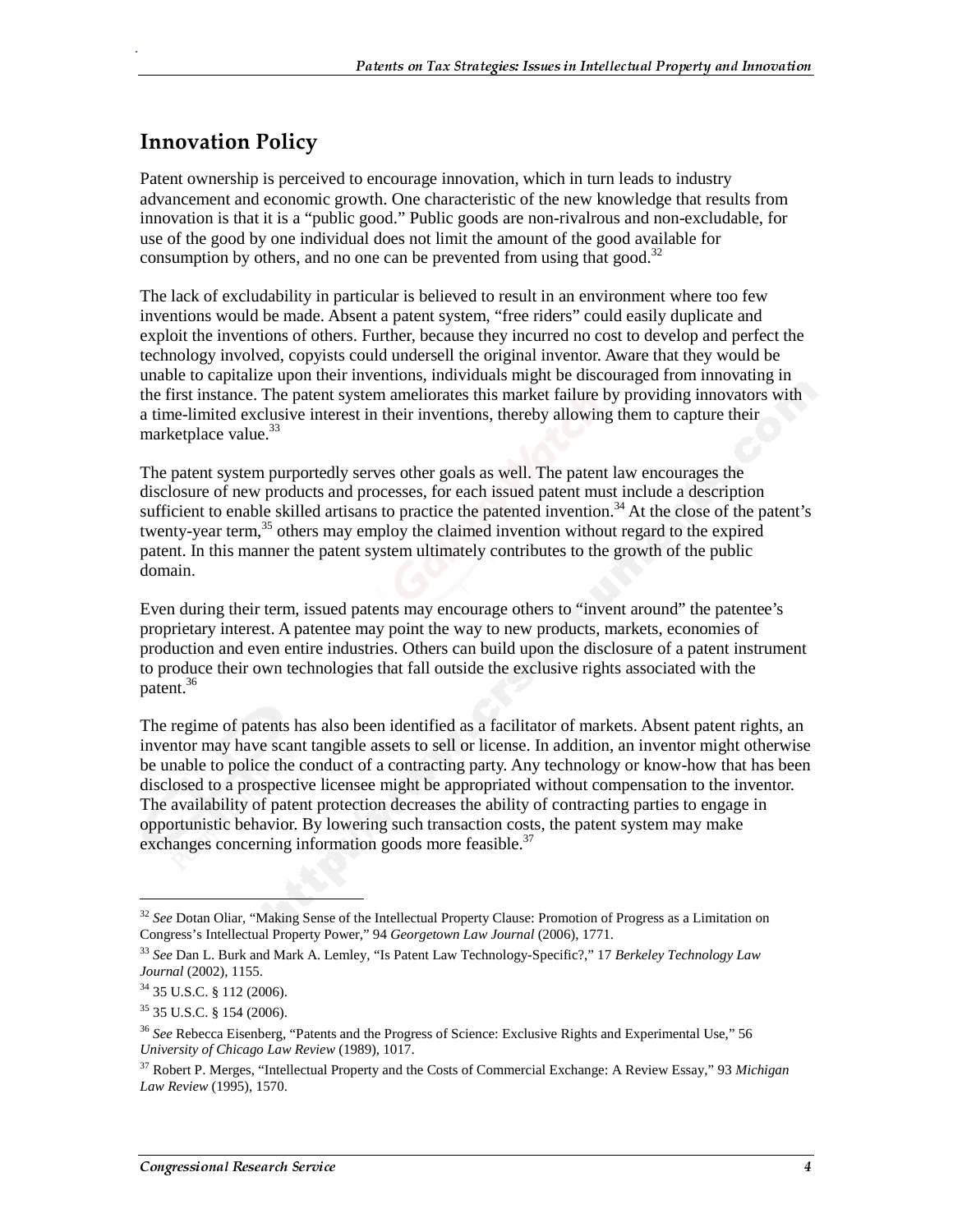Through these mechanisms, the patent system can act in a more socially desirable way than its chief legal alternative, trade secret protection. Trade secrecy guards against the improper appropriation of valuable, commercially useful and secret information. In contrast to patenting, trade secret protection does not result in the disclosure of publicly available information. That is because an enterprise must take reasonable measures to keep secret the information for which trade secret protection is sought. Taking the steps necessary to maintain secrecy, such as implementing physical security measures, also imposes costs that may ultimately be unproductive for society.<sup>38</sup>

The patent system has long been subject to criticism, however. Some observers have asserted that the patent system is unnecessary due to market forces that already suffice to create an optimal level of innovation. The desire to obtain a lead time advantage over competitors, as well as the recognition that passive firms may lose out to their more innovative rivals, may provide sufficient inducement to invent without the need for further incentives.<sup>39</sup> Other commentators believe that the patent system encourages industry concentration and presents a barrier to entry in some markets.<sup>40</sup>

Because the relationship between the rate of innovation and the availability of patent rights is not well understood, we lack rigorous analytical methods for studying the impact of the patent system upon the economy as a whole. As a result, current economic and policy tools do not allow us to calibrate the patent system precisely in order to produce an optimal level of investment in innovation. Thus, each of these arguments for and against the patent system remains open to challenge by those who are unpersuaded by their internal logic.

# The Phenomenon of Tax Strategy Patents

## **Patents on Methods of Doing Business**

The availability of patents on tax strategies has been linked to the grant of patents on the broader category of business methods.<sup>41</sup> Prior to 1998, several judicial opinions could arguably be read to hold that patents could not be granted on methods of doing business. For example, in the 1908 opinion in *Hotel Security Checking Co. v. Lorraine Co.*, 42 the court considered "a method of and means for cash-registering and account-checking" designed to prevent fraud by waiters and cashiers.<sup>43</sup> At one point the court stated that a "system of transacting business disconnected from the means for carrying out the system is not, within the most liberal interpretation of the term, an art" that could be patented.<sup>44</sup> However, the court also explained that the invention claimed in the patent "would occur to anyone conversant with the business" and that it was "unable to discover

 $\overline{a}$ 

<sup>38</sup> David D. Friedman *et al.*, "Some Economics of Trade Secret Law," 5 *Journal of Economic Perspectives* (1991), 61.

<sup>39</sup> *See* Frederic M. Sherer, *Industrial Market Structure and Economic Performance* (1970), 384-87.

<sup>&</sup>lt;sup>40</sup> See John R. Thomas, "Collusion and Collective Action in the Patent System: A Proposal for Patent Bounties," *University of Illinois Law Review* (2001), 305.

<sup>41</sup> *See* Matthew A. Melone, "The Patenting of Tax Strategies: A Patently Unnecessary Development," 5 *DePaul Business and Commercial Law Journal* (2007), 437.

<sup>42 106</sup> F. 467 (2d. Cir. 1908).

<sup>43</sup> *Id.* at 467.

<sup>44</sup> *Id.* at 469.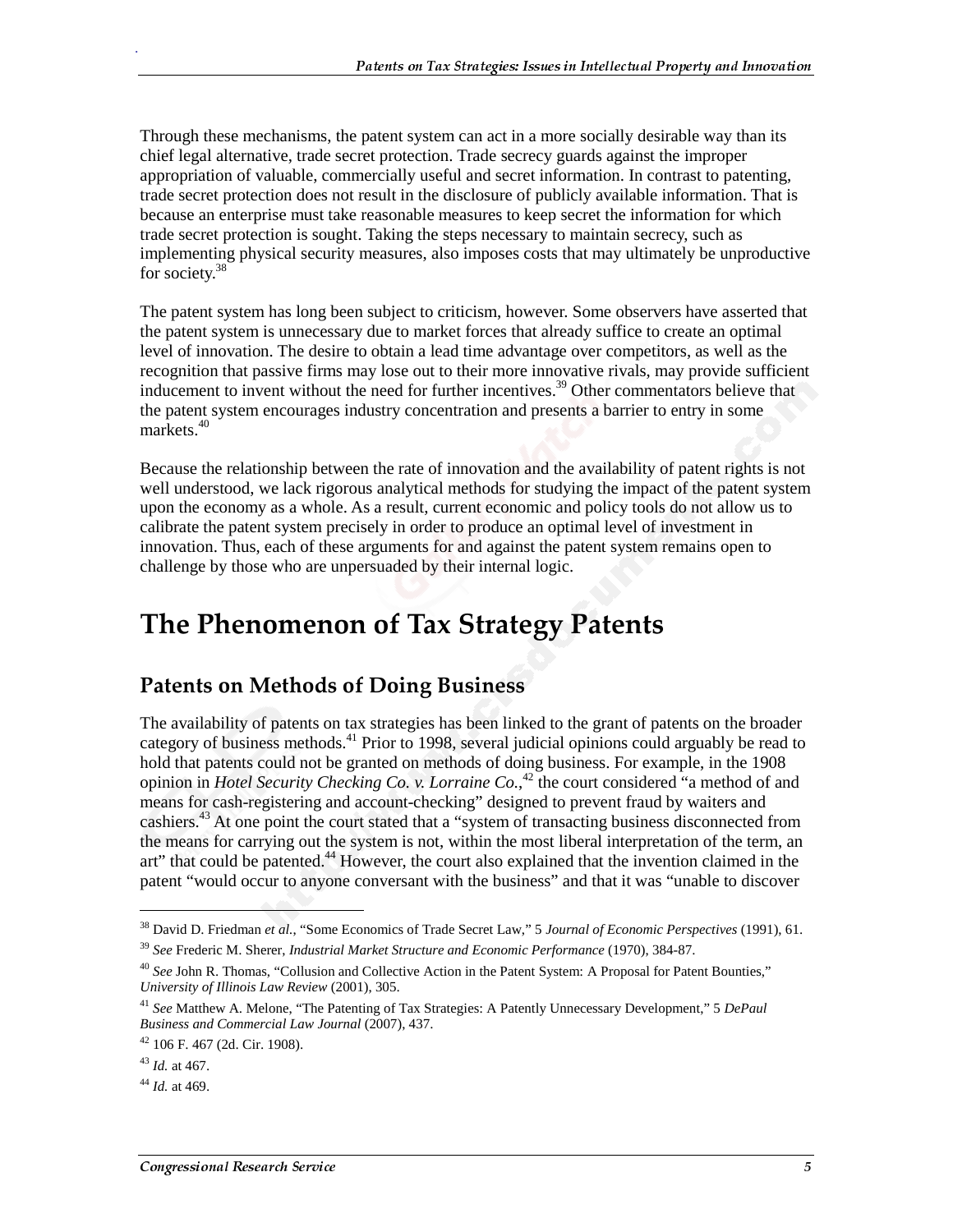any patentable improvements....  $^{45}$  As a result, it was unclear whether the court meant to establish a categorical rule that business methods were not patentable subject matter, or merely state that the particular invention before the court would have been obvious. In any event, the USPTO issued some patents that were arguably directed towards business methods during its long history.<sup>46</sup>

This long period of ambiguity over the patentability of business methods ended with the 1998 opinion of the U.S. Court of Appeals for the Federal Circuit in *State Street Bank & Trust Co. v. Signature Financial Group*. 47 The patent at issue in that case concerned a data-processing system for implementing an investment structure known as a "Hub and Spoke" system.<sup>48</sup> This system allowed individual mutual funds ("Spokes") to pool their assets in an investment portfolio ("Hub") organized as a partnership. According to the patent, this investment regime provided the advantageous combination of economies of scale in administering investments coupled with the tax advantages of a partnership.<sup>49</sup> The patented system purported to allow administrators to monitor financial information and complete the accounting necessary to maintain this particular investment structure. In addition, it tracked "all the relevant data determined on a daily basis for the Hub and each Spoke, so that aggregate year end income, expenses, and capital gain or loss can be determined for accounting and tax purposes for the Hub and, as a result, for each publicly traded Spoke."<sup>50</sup>

Litigation arose between Signature, the patent owner, and State Street Bank over the latter firm's alleged use of the patented invention. Among the defenses offered by State Street Bank was that the asserted patent claimed subject matter that was not within one of the four categories of statutory subject matter,<sup>51</sup> and hence was invalid. The district court sided with State Street Bank.<sup>52</sup> The trial judge explained:

At bottom, the invention is an accounting system for a certain type of financial investment vehicle claimed as [a] means for performing a series of mathematical functions. Quite simply, it involves no further physical transformation or reduction than inputting numbers, calculating numbers, outputting numbers, and storing numbers. The same functions could be performed, albeit less efficiently, by an accountant armed with pencil, paper, calculator, and a filing system.<sup>53</sup>

The trial court further relied upon "the long-established principle that business 'plans' and 'systems' are not patentable."54 The court judged that "patenting an accounting system necessary to carry on a certain type of business is tantamount to a patent on the business itself."<sup>55</sup> Because

.

<sup>55</sup> *Id.* at 516.

<sup>45</sup> *Id.* at 471.

<sup>46</sup> *See* USPTO, White Paper on Automated Financial or Management Data Processing Methods (Business Methods) (available at http://www.uspto.gov).

<sup>47 149</sup> F.3d 1368 (Fed. Cir. 1998).

<sup>48</sup> *See* U.S. Patent No. 5,193,056.

<sup>49 149</sup> F.3d at 1370.

<sup>50</sup> *Id.*

<sup>51 35</sup> U.S.C. § 101 (2006) (identifying processes, machines, manufactures, and compositions of matter as patentable subject matter).

<sup>52 927</sup> F. Supp. 502 (D. Mass. 1996).

<sup>53</sup> *Id.* at 515.

<sup>54</sup> *Id.*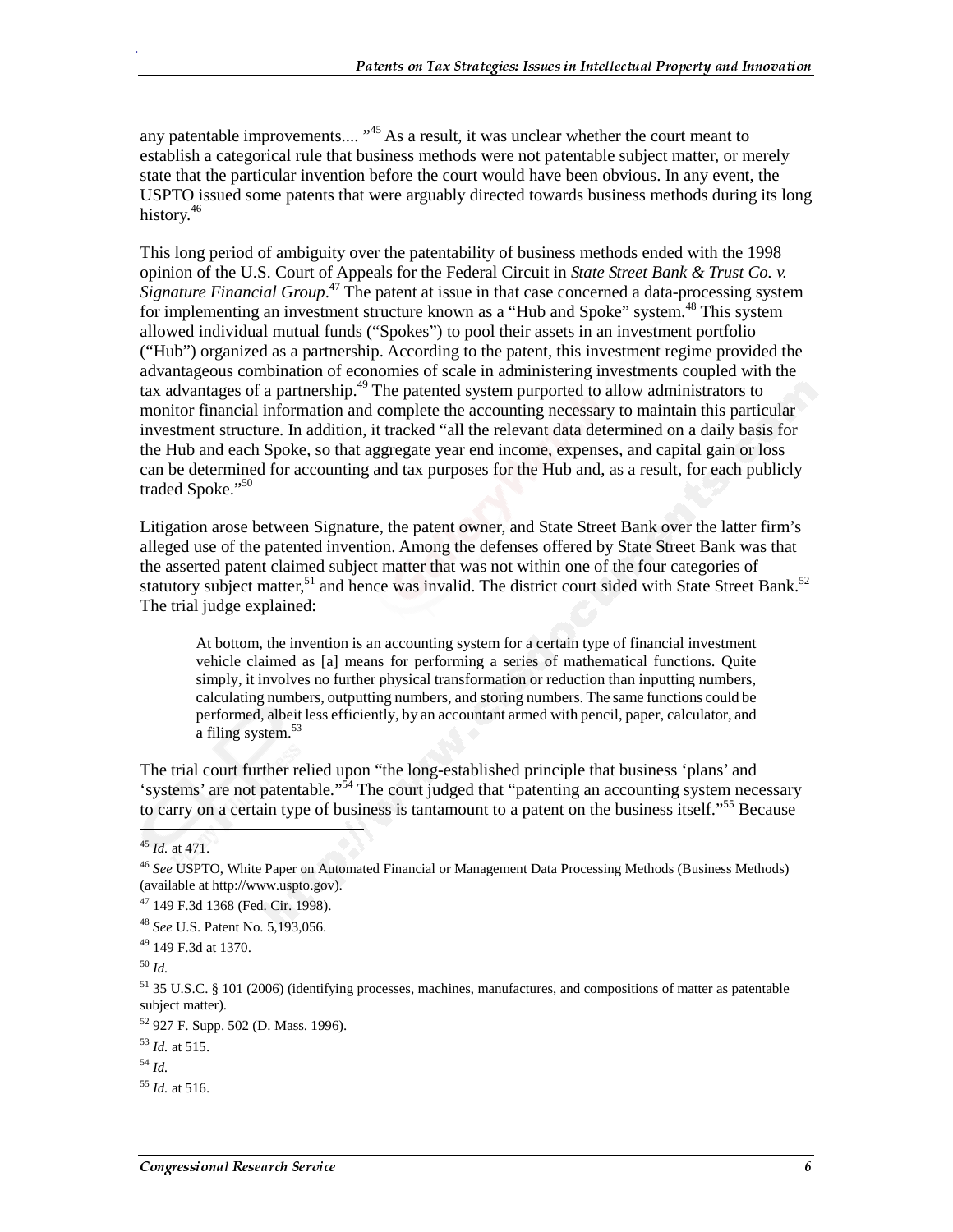the court found that "abstract ideas are not patentable, either as methods of doing business or as mathematical algorithms,"<sup>56</sup> the patent was held to be invalid.

Following an appeal, the Federal Circuit reversed. The court of appeals concluded that the patent claimed not merely an abstract idea, but rather a programmed machine that produced a "useful, concrete, and tangible result."<sup>57</sup> Because the invention achieved a useful result, it constituted patentable subject matter even though its result was expressed numerically.<sup>58</sup> The court further explained that:

Today, we hold that the transformation of data, representing discrete dollar amounts, by a machine through a series of mathematical calculations into a final share price, constitutes a practical application of a mathematical algorithm, formula, or calculation, because it produces "a useful, concrete and tangible result"—a final share price momentarily fixed for recording and reporting purposes and even accepted and relied upon by regulatory authorities and in subsequent trades.<sup>59</sup>

The court of appeals then turned to the district court's business methods rejection, opting to "take [the] opportunity to lay this ill-conceived exception to rest."<sup>60</sup> The court explained restrictions upon patents for methods of doing business had not been the law since at least the enactment of the 1952 Patent Act. The Federal Circuit then concluded that methods of doing business should be subject to the same patentability analysis as any other sort of process.<sup>61</sup> In the wake of *State Street Bank*, numerous patents that arguably claim business methods have issued from the USPTO,  $62$ and several have been the subject of litigation in the federal courts.<sup>63</sup>

Congressional reaction to the patenting of business methods has to this point been limited. In 1999, Congress enacted the First Inventor Defense Act as part of the American Inventors Protection Act.<sup>64</sup> That statute provides an earlier inventor of a "method of doing or conducting business" that was later patented by another to assert a defense to patent infringement in certain circumstances.

In enacting the First Inventor Defense Act, Congress recognized that some firms may have operated under the view that business methods could not be patented prior to the *State Street Bank* decision. As a result, they may have maintained their innovative business methods as trade secrets. Having used these trade secrets in furtherance of their marketplace activities for a period of time, however, these firms may be unable to obtain a patent upon their business method. Further, should a competitor later independently invent and patent the same business method, the trade secret holder would potentially be liable for patent infringement. Following the confirmation of the patenting of business methods by the *State Street Bank* court, the creation of

<sup>56</sup> *Id.*

 $\overline{\phantom{a}}$ 

.

<sup>63</sup> *See, e.g.,* Nicholas A. Smith, "Business Method Patents and Their Limits: Justifications, History, and the Emergence of a Claim Construction Jurisprudence," 9 *Michigan Telecommunications and Technology Law Review* (2002), 171.

64 P.L. 106-113, 113 Stat. 1536 (1999) (codified at 35 U.S.C. § 273(b) (2006)).

<sup>57 149</sup> F.3d at 1373.

<sup>58</sup> *Id.* at 1375.

<sup>59</sup> *Id.* at 1373.

<sup>60</sup> *Id.* at 1375.

<sup>61</sup> *Id.*

<sup>62</sup> *See, e.g.,* John R. Allison and Emerson H. Tiller, "The Business Method Patent Myth," 18 *Berkeley Technology Law Journal* (2003), 987.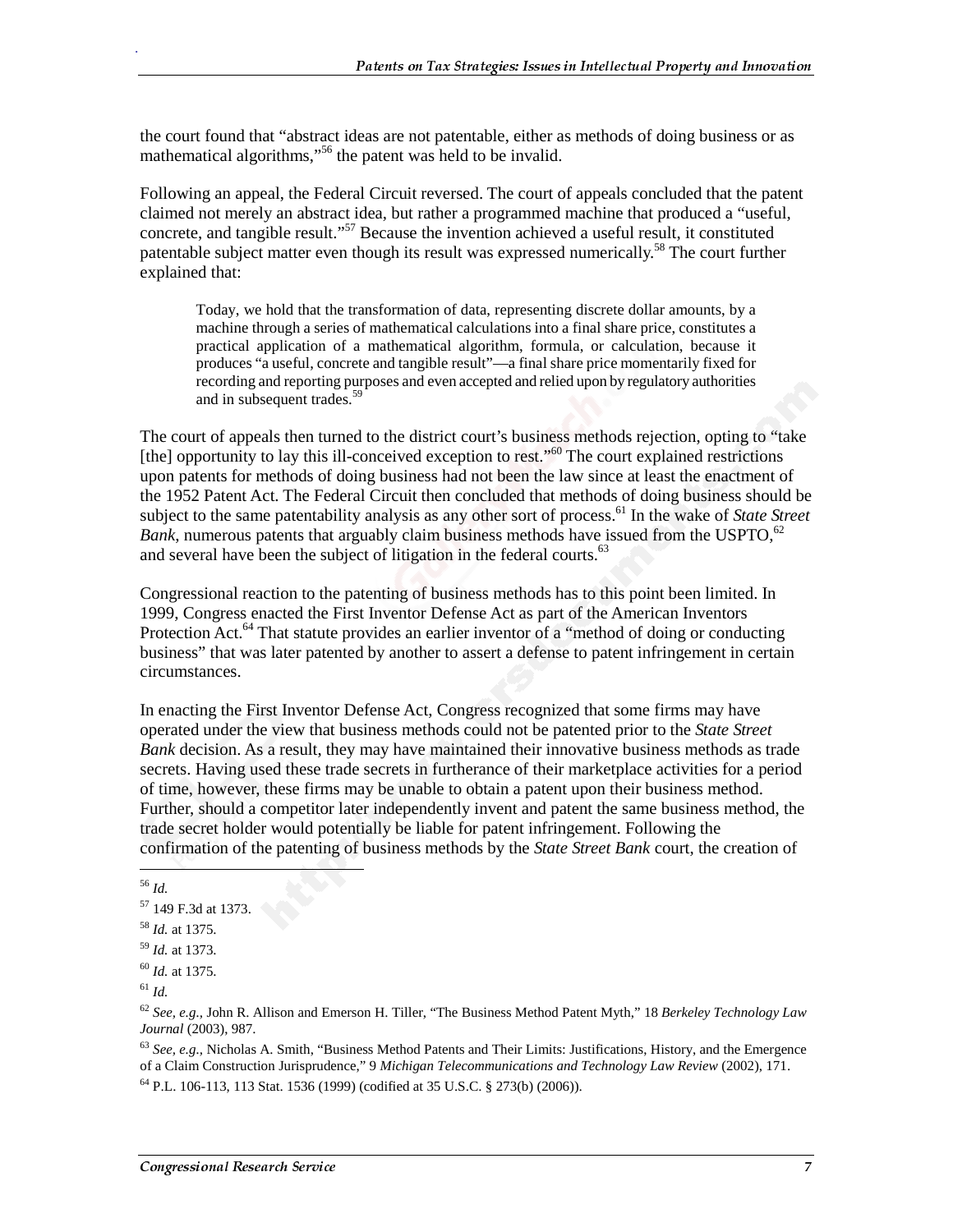the first inventor defense was intended to provide a defense to patent infringement in favor of the first inventor/trade secret holder.<sup>65</sup>

By stipulating that the first inventor defense applied only to a "method of doing or conducting business," Congress arguably recognized the validity of these sorts of patents.<sup>66</sup> The First Inventor Defense Act did not define the term "method of doing or conducting business," however. To date, no published judicial opinion addresses the precise scope of this defense.<sup>67</sup>

### **Patents on Tax Strategies**

Although the *State Street Bank* opinion rejected a *per se* rule denying patents on business methods, the invention claimed by the Signature patent was arguably motivated by a desire to reduce tax liability.<sup>68</sup> In some sense, then, *State Street Bank* may be seen as the first tax patent case. Some commentators believe that the "increase in the number of tax strategy patents requested and approved by the [USPTO] came on the heels" of *State Street Bank*. 69

Notably, at least one observer rejects this view. Attorney Andrew Schwartz has opined that although business methods may be patented following *State Street Bank*, the conclusion that tax and other legal methods are patentable subject matter does not result. Mr. Schwartz has asserted that while "most if not all novel business methods either save time or harness a law of nature for human benefit,"<sup>70</sup> legal methods instead manipulate "positive law" in order to achieve their advantages.<sup>71</sup> According to Mr. Schwartz, legal methods, including tax strategies, therefore do not qualify as inventions within the meaning of the Patent Act. It remains to be seen whether this view will gain more widespread acceptance.

The USPTO classification scheme reflects the relationship between business method patents and tax patents. Under USPTO practice, business method patents are organized within class 705, titled "Data Processing: Financial, Business Practice, Management, or Cost/Price Determination." Tax strategy patents fall into a subclass under this heading, being identified under classification number 705/36T.

As of January 15, 2009, the USPTO identified 73 issued patents and 120 published applications under classification number  $705/36T$ .<sup>72</sup> As the USPTO received 484,955 patent applications in

 $\overline{a}$ 

<sup>65</sup> *See generally* David H. Hollander, Jr., "The First Inventor Defense: A Limited Prior User Right Finds Its Way Into U.S. Patent Law," 30 *American Intellectual Property Law Association Quarterly Journal* (2002), 37.

<sup>66</sup> *See* Rochelle Cooper Dreyfuss, "Are Business Method Patents Bad for Business?," 16 *Santa Clara Computer and High Technology Law Journal* (2000), 263.

 $67$  John R. Allison and Starling D. Hunter, "On the Feasibility of Improving Patent Quality One Technology At a Time: The Case of Business Methods," 21 *Berkeley Technology Law Journal* (2006), 729.

<sup>68</sup> *See, e.g.,* Paul E. Schaafsma, "A Gathering Storm in the Financial Industry," 9 *Stanford Journal of Law, Business and Finance* (2004), 176.

<sup>69</sup> Meyer, *supra*, at 187. *See also* Dan L. Burk and Brett H. McDonnell, "Patents, Tax Strategies, and the Firm," 26 *Virginia Tax Review* (2007), 981.

<sup>70</sup> Andrew A. Schwartz, "The Patent Office Meets the Poison Pill: Why Legal Methods Cannot Be Patented," 20 *Harvard Journal of Law and Technology* (2007), 371.

<sup>71</sup> *Id.* at 367.

 $^{72}$  It should be appreciated that some observers have criticized the USPTO classification system as unreliable. *See, e.g.*, John R. Allison and Mark A. Lemley, "The Growing Complexity of the United States Patent System," 82 *Boston University Law Review* (2002), 77. As a result, it is possible that some patents arguably directed towards tax strategies (continued...)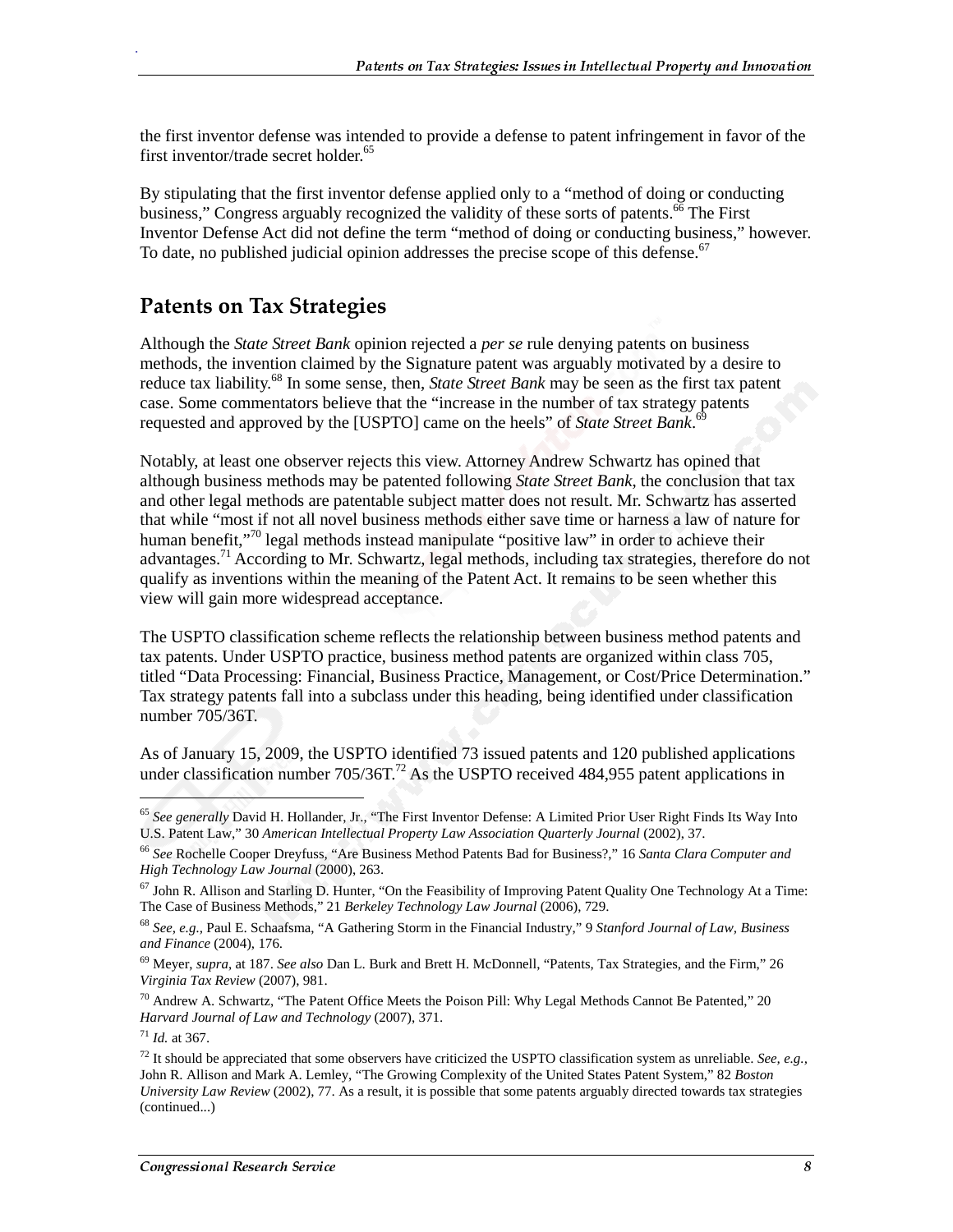2007, and granted 182,901 patents during that year, it should be appreciated that tax strategy patents represent a very small share of that agency's workload.73 Among the titles of the issued patents are:

- Method and apparatus for tax efficient investment management, U.S. Patent No. 7,031,937
- Method and apparatus for tax-efficient investment using both long and short positions, U.S. Patent No. 6,832,209
- Tax advantaged transaction structure (TATS) and method, U.S. Patent No. 6,578,016
- Use tax optimization process and system, U.S. Patent No. 6,298,333
- Computerized system and method for optimizing after-tax proceeds, U.S. Patent No. 6,115,697

To date, the only tax strategy patent that has been identified as subject to enforcement litigation is the so-called "SOGRAT" patent, U.S. Patent No. 6,567,790.<sup>74</sup> The SOGRAT patent is titled "[e]stablishing and managing grantor retained annuity trusts funded by nonqualified stock options." The patent's abstract explains that it concerns:

An estate planning method for minimizing transfer tax liability with respect to the transfer of the value of stock options from a holder of stock options to a family member of the holder. The method comprises establishing a Grantor Retained Annuity Trust (GRAT) funded with nonqualified stock options. The method maximizes the transfer of wealth from the grantor of the GRAT to a family member by minimizing the amount of estate and gift taxes paid. By placing the options outside the grantor's estate, the method takes advantage of the appreciation of the options in said GRAT.

On January 6, 2006, the proprietor of the SOGRAT patent, Wealth Transfer Group L.L.C., brought charges of infringement against John W. Rowe, the former executive chairman of Aetna Inc. Wealth Transfer Group reportedly asserted that Rowe had infringed the SOGRAT patent by establishing one or more GRATs that were funded by nonqualified stock options from Aetna. Because the parties to the litigation reached a confidential settlement on March 12, 2007,<sup>75</sup> the courts did not have the opportunity to address the validity and infringement of the SOGRAT patent specifically, nor the concept of tax strategy patents more generally.

j

<sup>(...</sup>continued)

may presently be classified under different categories.

<sup>73</sup> USPTO, U.S. Patent Statistics, Calendar Years 1963-2006 (available at http://www.uspto.gov/web/offices/ac/ido/ oeip/taf/us\_stat.pdf).

<sup>74</sup> *See* Michael Brier, "Patently Foolish? Allowing Firms to Patent Tax Strategies Means That You and Your Clients Have to Foot the Bill," *Financial Advisor* (June 2007).

<sup>&</sup>lt;sup>75</sup> Wealth Transfer Group LL v. Rowe, D. Conn., No. 3:06CV00245, Consent Final Judgment Regarding Settlement Agreement (March 12, 2007).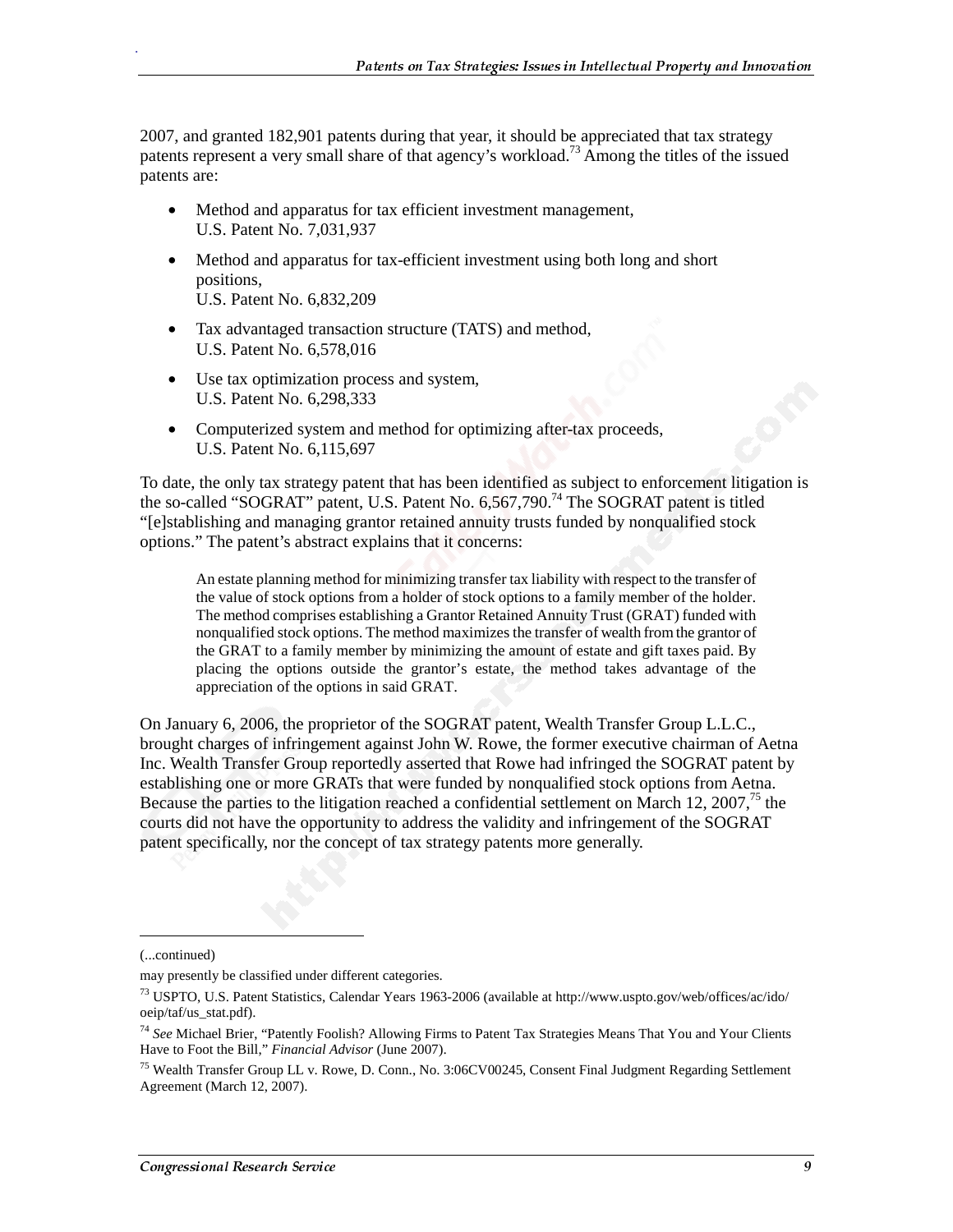### In re Bilski

.

Increasing public scrutiny of business and tax strategy patents in recent years has corresponded with heightened attention to patent eligibility issues by the USPTO and the courts. On October 30, 2008, the Federal Circuit issued its opinion in In re Bilski. The Bilski appeal was decided en banc—that is to say, with the participation of each of the active judges of the court. Bilski's application concerned a method of hedging risk in the field of commodities trading. In particular, his application claimed the following method:

A method for managing the consumption risk costs of a commodity sold by a commodity provider at a fixed price comprising the steps of:

initiating a series of transactions between said commodity provider and consumers of said commodity wherein said consumers purchase said commodity at fixed rate based upon historical averages, said fixed rate corresponding to a risk position of said consumer;

identifying market participants for said commodity having a counter-risk position to said consumers; and

initiating a series of transactions between said commodity provider and said market participants at a second fixed rate such that said series of market participant transactions balances the risk position of said series of consumer transactions.<sup>76</sup>

The USPTO rejected the application as claiming subject matter that was ineligible for patenting under section 101.

On appeal, the Federal Circuit characterized the "true issue before us then is whether Applicants are seeking to claim a fundamental principle (such as an abstract idea) or a mental process." Applying Supreme Court precedent, the Federal Circuit explained:

A claimed process is surely patent-eligible under § 101 if: (1) it is tied to a particular machine or apparatus, <u>or</u> (2) it transforms a particular article into a different state or thing.<sup>7</sup>

Applying this standard, the Federal Circuit concluded that Bilski's application did not claim patentable subject matter. The Court of Appeals acknowledged Bilski's admission that his claimed invention was not limited to any specific machine or apparatus, and therefore did not satisfy the first prong of the section 101 inquiry.<sup>78</sup> The Federal Circuit also reasoned that the claimed process did not achieve a physical transformation. According to Chief Judge Michel, "[p]urported transformations or manipulations simply of public or private legal obligations or relationships, business risks, or other such abstractions cannot meet the test because they are not physical objects or substances, and they are not representative of physical objects or substances."<sup>79</sup> As a result, the decision of the USPTO to deny Bilski's application was affirmed.

j

<sup>76 545</sup> F.3d at 949.

<sup>77</sup> *Id.* at 954.

<sup>78</sup> *Id.* at 962.

<sup>79</sup> *Id.* at 965.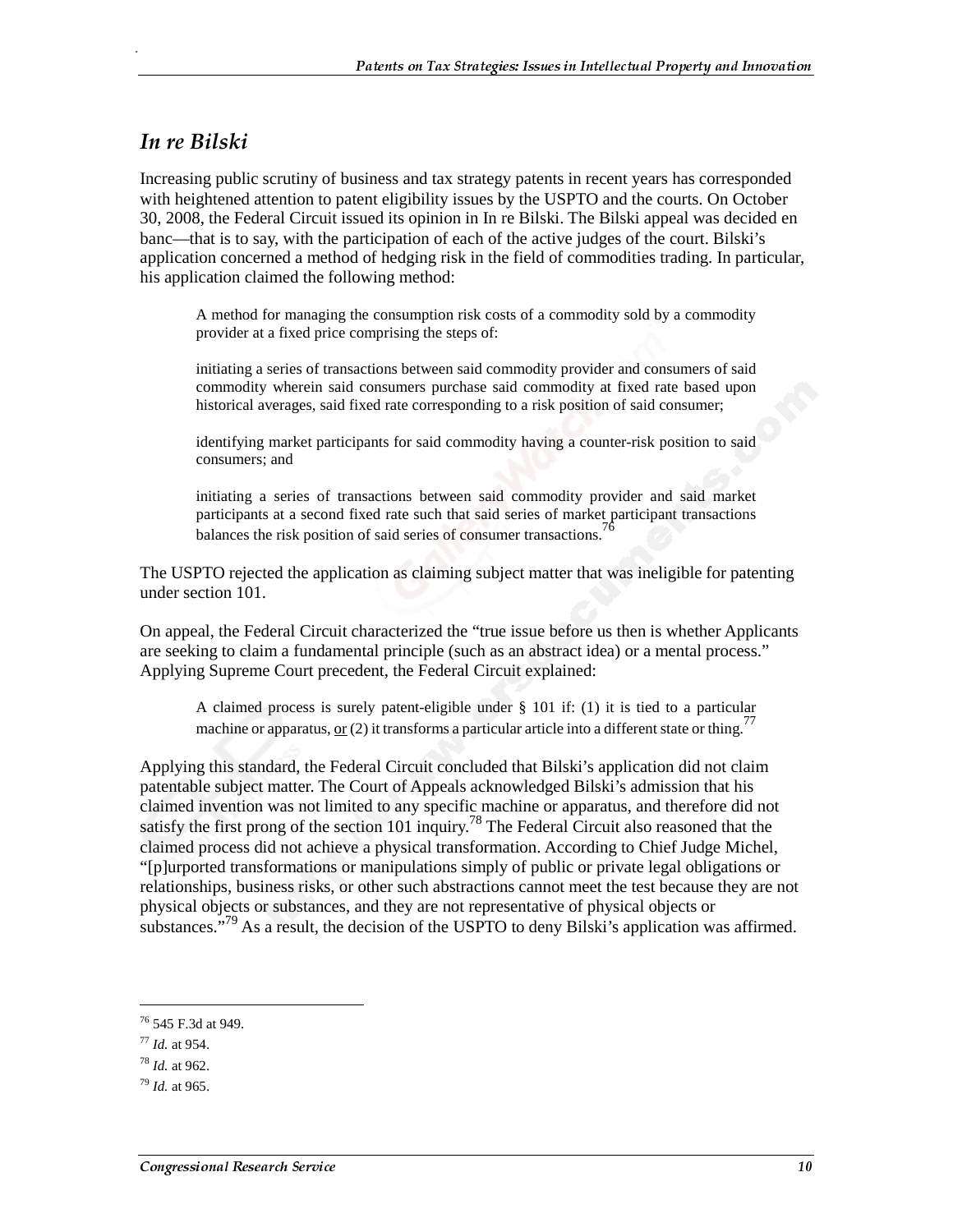Opinions about the impact of the *Bilski* opinion upon the future availability of business method and tax strategy patents vary. Randall Picker, a member of the law faculty of the University of Chicago, explained that the Federal Circuit "sharply cut back on the availability of patents for processes" and "substantially stepped back from its prior decision in *State Street Bank*, the decision that brought us the business-method patents controversy."80 According to commentator Mike Masnick of Techdirt.com, the opinion "will significantly limit software and business method patents....<sup>"81</sup> Some experts believe that in view of the *Bilski* standard, many patents that the USPTO previously issued would now be judged invalid.<sup>82</sup>

On the other hand, the *Bilski* opinion arguably does not explain in detail precisely the extent to which a process must be "tied to a particular machine or apparatus" in order to qualify as patentable subject matter. As a result, attorney James Myers explains that future litigation may "focus on what degree of computerized involvement you have to have in order to meet the threshold.<sup>83</sup> In view of this possible ambiguity, other observers suggest that the primary impact of the *Bilski* opinion may be to alter the way patent applications are drafted. Patent lawyers have been advised to ensure that claimed methods make use of a computer system, or are instead directed to a specific computer system, so that they may be viewed as involving "a particular machine or apparatus" or being transformative in nature.<sup>84</sup> Future developments will provide better perspectives upon the effect of the *Bilski* opinion upon business methods and tax strategy patents.

# **Innovation Policy Issues**

Although business method patents have been held to be patentable at least since the issuance of the *State Street Bank* opinion in 1998, the more recent phenomenon of tax strategy patents has resulted in a spirited discussion. Some commentators, and in particular tax professionals, have found tax strategy patents to be "ridiculous,"<sup>85</sup> "bizarre"<sup>86</sup> and "deeply unsettling."<sup>87</sup> On the other hand, other observers, including many patent professionals, believe both that concerns over tax patents are overstated, and that the patenting of tax strategies may lead to numerous positive consequences. This report next reviews some of the competing concerns about tax strategy patents.

l

<sup>80</sup> Randall Picker, "*In re Bilski*: The Fed Circuit Tells Inventors to Stuff It," The *University of Chicago: The Law School Faculty Blog* (Oct. 30, 2008).

<sup>81</sup> Mike Masnick, "Court Greatly Limits Software and Business Method Patents," *Techdirt.com* (Oct. 30, 2008).

<sup>82</sup> *See* Glenn W. Trost *et al.*, *Federal Circuit Revises Test for Patentability of Processes/Business Methods* (Nov. 3, 2008) (available at http://www.whitecase.com/alert\_fed\_complicates\_patents\_11032008/).

<sup>83</sup> *See* Nate Raymond, "Patent Bar is Atwitter About the *Bilski* Decision," *The AmLaw Daily* (Oct. 31, 2008) (available at http://amlawdaily.typepad.com/amlawdaily/2008/10/patent-bar-is-a.html).

<sup>84</sup> *See* Robert R. Sachs & Robert A. Hulse, "On Shaky Ground: The (Near) Future of Patents After *Bilski*í," 15 *The Intellectual Property Strategist* no. 3 (Dec. 2008).

<sup>85</sup> Editorial, "Pay to Obey," *New York Times* (October 31, 2006).

<sup>86</sup> David Nolte, "USPTO is Getting It Wrong on Tax Strategy Patents," (July 20, 2006) (available at http://www.expertclick.com).

<sup>87</sup> Melone, *supra*, at 438.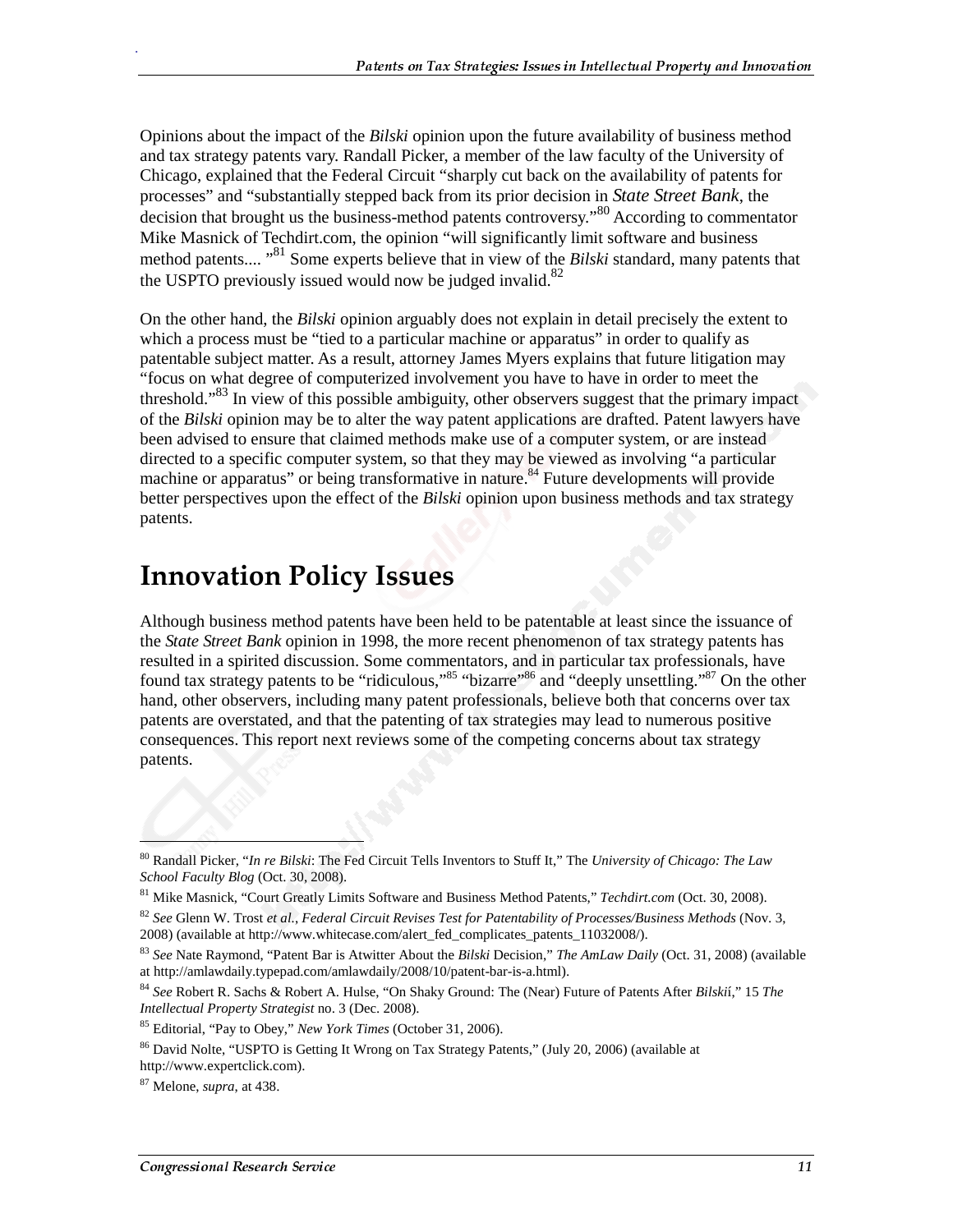### **Stated Concerns Over Tax Strategy Patents**

Many commentators have asserted that the issuance of tax strategy patents is improvident as a matter of both innovation and tax policy. Some observers believe that innovation in tax avoidance techniques has flourished absent the stimulus of patent protection. For example, the Tax Section of the New York State Bar Association has stated that "[o]ur experience suggests ... that tax advisors do not need the protection of the patent laws to develop tax strategies or to comply with their obligations to represent the interests of their (usually paying) clients."88 The views of the American Institute of Certified Public Accountants (AICPA) are similar. According to the AICPA, "[p]eople already have substantial incentives to comply with tax law and lower their taxes."<sup>89</sup>

Other observers go further, believing that to the extent that tax patents encourage further innovation in developing innovative tax avoidance strategies, such an incentive is not socially desirable. William A. Drennan, a member of the law faculty at Southern Illinois University, contrasts the grant of tax strategy patents with recent Treasury Department Regulations that, in his view, "reduce the economic incentive to create tax loopholes."<sup>90</sup> Mr. Drennan thus explains:

[O]ne government agency—the Treasury Department—is taking action to discourage loopholes. In contrast, the Patent Office (at the direction of the Federal Circuit) is providing a new incentive to create loopholes. Since the Treasury Department is in charge of the sound administration of the U.S. tax system, the Treasury Department's views on sound tax policy should be given greater weight than the view of the Patent Office on this subject.<sup>91</sup>

As summarized by the Joint Committee on Taxation, "some may argue that innovation is either not socially beneficial, or requires no special protection to encourage its undertaking, and thus a fundamental premise behind a patent system is missing."<sup>92</sup>

Other experts believe that tax strategy patents are inappropriate because they are said to inject private control over a system of public laws.<sup>93</sup> Under this view, a patent may potentially grant one individual the ability to prevent others from using a new tax provision. In turn, private actors may effect the ability of federal, state, and local governments to raise revenue, influence taxpayer behavior, and otherwise achieve the intended purposes of the tax laws.<sup>94</sup> These concerns were voiced by the AICPA in the following way:

Tax strategy patents also preempt Congress's prerogative to have full legislative control over tax policy. Congress enacts tax law provisions applicable to various taxpayers and intends that taxpayers will be able to use them. Tax strategy patents thwart this Congressional intent

j

<sup>88</sup> New York State Bar Association, "Patentability of Tax Advice and Tax Strategies" (August 17, 2006) (available at http://www.nysba.org).

<sup>89</sup> AICPA, "Analysis and Legislative Proposals Regarding Patents for Tax Strategies" (February 28, 2007) (available at tax.aicpa.org) (hereinafter "AICPA Analysis").

<sup>90</sup> Drennan, *supra*, at 280.

<sup>91</sup> *Id.*

<sup>&</sup>lt;sup>92</sup> Staff of the Joint Committee on Taxation, "Background and Issues Relating to the Patenting of Tax Advice" (July 13, 2006), 25 (available at http://www.house.gov/jct).

<sup>93</sup> *See* Richard S. Marshall, "Tax Strategy Patents—Legislative, Judicial and Other Developments," 48 *Tax Management Memo* (2007), 243.

<sup>&</sup>lt;sup>94</sup> Steve Seidenberg, "Taxation Innovation: Patent Office Receives Criticism for Issuing Patents on Tax Strategies," *Inside Counsel* (December 2006).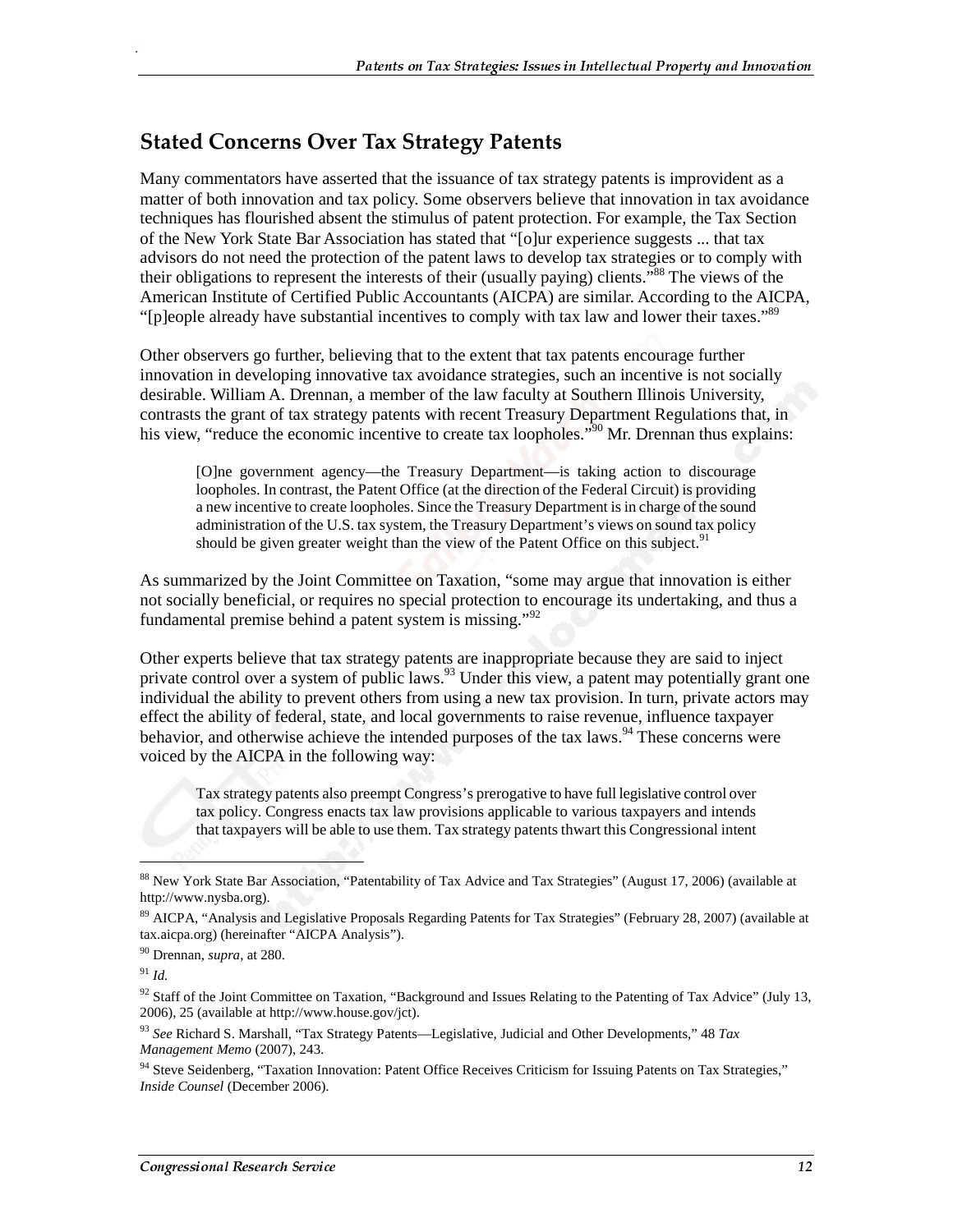by giving tax strategy patent holders the power to decide how select tax law provisions can be used and who can use them.<sup>95</sup>

Tax professionals have also expressed concerns over the impact of tax strategy patents upon their own practices, as well as taxpayers in general. Some observers believe that the burdens of investigating whether a taxpayer's planned course of action is covered by a tax strategy patent, determining whether the patent was providently granted by the USPTO, and potentially negotiating with the patent proprietor in order to employ the strategy, will be costly and impractical for many taxpayers.<sup>96</sup> Further, because compliance with the tax laws and its selfassessment system is obligatory for all citizens of the United States, the scope of this burden could be considerable.<sup>97</sup>

Some commentators have also opined that the grant of a patent may mislead taxpayers. They believe that issuance of a patent may be seen as the government's imprimatur that a particular technique may be useful in limiting an individual's tax obligations. Because the USPTO does not necessarily evaluate the legality and comparative effectiveness of a particular tax strategy as part of its decision to issue a patent, however, such an impression would be mistaken. As the AICPA has stated:

Taxpayers may be misled into believing that a patented tax strategy bears the approval of other government agencies, such as the IRS, and therefore is a valid and viable technique under tax law. This is not the case. $98$ 

Finally, some commentators have expressed concerns that the USPTO does not have sufficient expertise to assess whether a particular tax strategy meets the patentability criteria of novelty and nonobviousness.<sup>99</sup> As Ellen P. Aprill, a member of the law faculty of the Loyola Law School of Los Angeles, has asserted:

It is the duty of patent examiners in the PTO to make the determination that a patent is novel and not obvious. In order to review the validity under the patent law of applications for tax strategy patents, patent examiners need expertise not only in software and finance, but also, of course, tax. They need to understand the conceptual basis of a range of areas of tax financial products, estate and gift tax, pension and deferred compensation, to name a few where tax strategy patents already exist. Such expertise is difficult to obtain. Few tax practitioners have such broad knowledge in such varied aspects of the tax law. Most work very hard just to keep up in developments and changes in the law in their areas of specialization. Yet the patent examiners evaluating these tax strategy patents are trained as engineers, with few having some additional financial education, such as an MBA. They are not tax lawyers or accountants.<sup>100</sup>

In addition, identifying state of the art knowledge may present complications within the tax field. Tax return information is maintained in confidence, $101$  and communications between taxpayers

<sup>95</sup> AICPA Analysis, *supra*, at 5.

<sup>96</sup> Gary C. Bubb, "Patented Tax Strategies—Are You Serious?," *Rhode Island Lawyers Weekly* (August 20, 2007).

 $97$  Ellen P. Aprill, "Responding to Tax Strategy Patents," American Bar Association Annual Meeting (August 11, 2007), 7.

<sup>98</sup> AICPA Analysis, *supra*, at 2.

<sup>99 35</sup> U.S.C. §§ 102, 103 (2006).

<sup>100</sup> Aprill, *supra*, at 7.

 $101$  26 U.S.C. § 6103(a) (2006).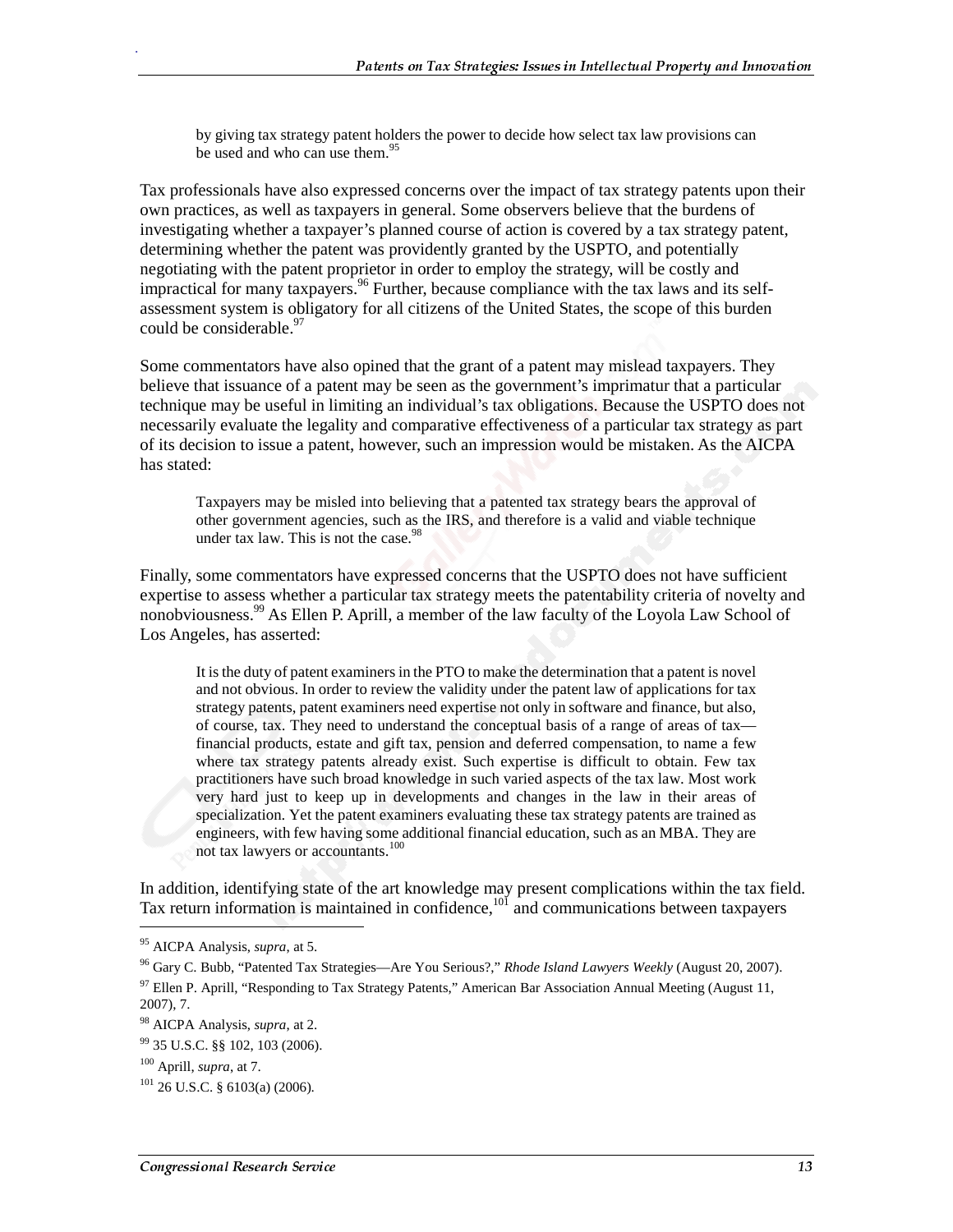and their advisors may also be subject to a legal privilege of nondisclosure.<sup>102</sup> Due to these circumstances, reportedly "tax practitioners are concerned that many of the patents that have or will be issued for tax strategies will inevitably involve techniques that have long been accepted as routine." $^{103}$ 

## **Support for Tax Strategy Patents**

In contrast, other observers have expressed support for the allowance of patents on tax strategies. Some of these commentators believe that previously articulated concerns about tax strategy patents are overstated. Others make the affirmative case that tax strategy patents will produce positive social benefits.

Some experts disagree that patents will necessarily prove ineffective in encouraging the development of new tax strategies. Patent attorney Michael Sandonato is reported as explaining: "Of course, tax advisers will give their best advice, but if they can patent it and have some exclusive rights to it, you may see the extra level of activity that patents can motivate."<sup>104</sup> Others observe that new ways to reduce tax liability can be both costly to develop and the source of considerable value for a particular inventor.<sup>105</sup> As with more traditional sorts of patents, tax strategy patents may reward these efforts and differentiate products and services among competing tax advisors.<sup>106</sup>

Tax strategy patenting is also said to lead to the affirmative social benefit of enhanced public disclosure. Each issued patent is required to incorporate a full description of the patented invention.<sup>107</sup> As a result, patents may provide an effective mechanism for disseminating information regarding the current state of the art in particular disciplines. Although existing regulations require that certain "tax shelters" be disclosed to the Department of the Treasury,<sup>108</sup> the patent system could arguably improve the availability of information regarding tax strategies to tax professionals and regulators alike.<sup>109</sup>

Some commentators further discount stated concerns that tax strategy patents potentially allow someone to appropriate a method of complying with the law. They observe that a variety of patented inventions could be described in this manner. As explained by patent professionals Stephen T. Schreiner and George Y. Wang, "[m]any different types of patentable inventions involve a manner of complying with the law, but they are not prohibited from patenting for that reason."110 Schreiner and Wang explain that such inventions as an improved catalytic converter, child's safety seat, and machine for weighing trucks may relate to laws governing automobile emissions, transportation safety, and highway traffic. Because each of these inventions is

j

 $102$  26 U.S.C. § 7525(a)(1) (2006).

<sup>103</sup> Aprill, *supra*, at 9.

<sup>104</sup> Quoted in Seidenberg, *supra*.

<sup>105</sup> *See* Dennis I. Belcher and Dana G. Fitzsimmons, Jr., "Tax Planners—Beware of Patented Estate Planning Techniques!," *Probate and Property* (November/December 2006), 24.

<sup>106</sup> *Id.*

<sup>107 35</sup> U.S.C. § 112 (2006).

<sup>108</sup> Treas. Reg. 1-6011-4(a).

<sup>109</sup> House Report, *supra*, at 23-24.

<sup>110</sup> Schreiner and Wang, *supra,* at 1.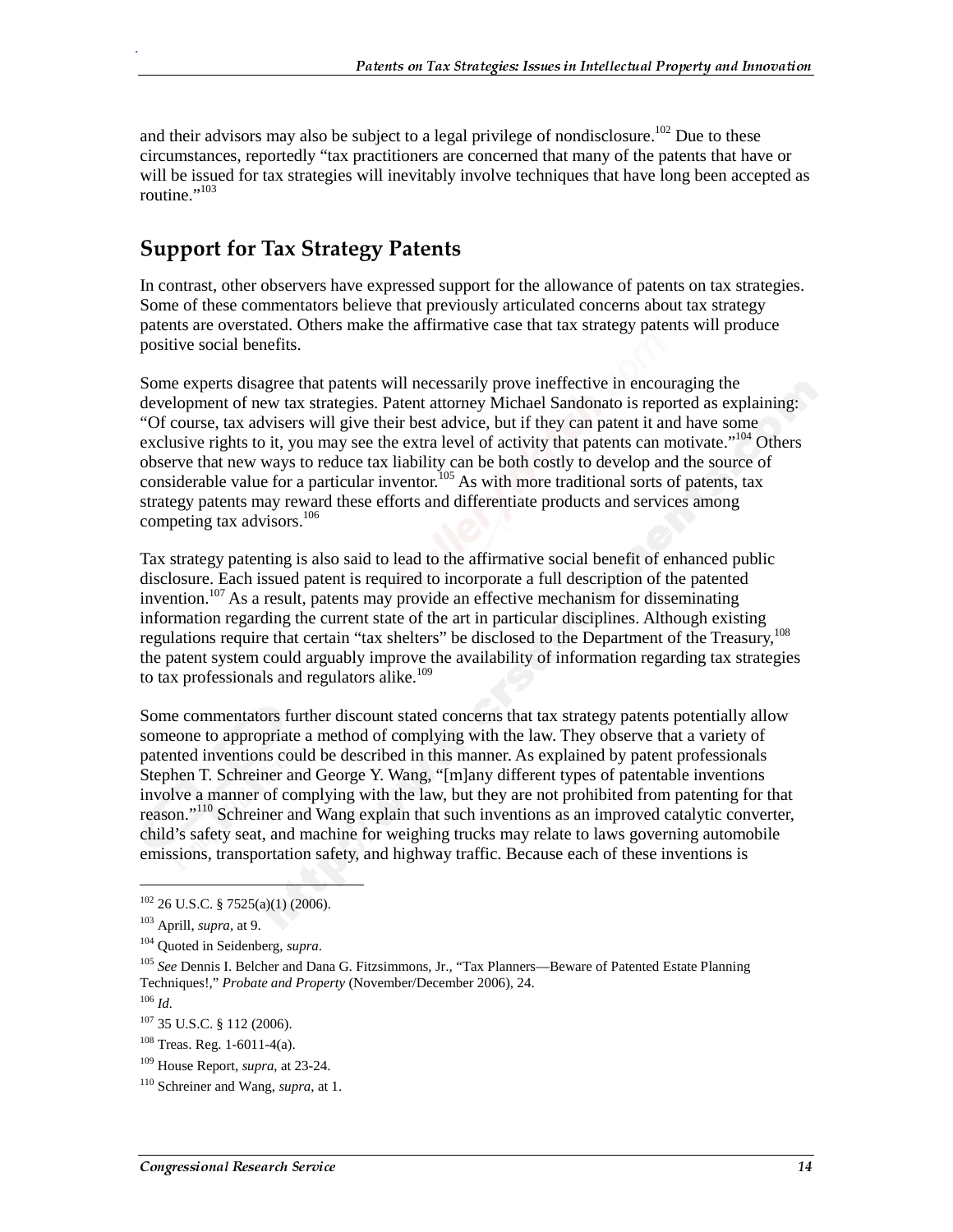nonetheless eligible for patenting, Schreiner and Wang assert that "eligibility for patent protection should not turn on whether the inventions pertain to compliance with the law."<sup>111</sup>

Observers also note that professionals in many spheres of endeavor have long had to account for the patent system during their decision-making process. Chemists, biologists, engineers, computer scientists, and medical doctors are among those individuals who may obtain patents, but must also be mindful of the patents of others during the course of their professional activities. These observers find no persuasive justification for treating tax professionals differently. As Schreiner and Wang state:

[S]ome seem to have taken the position that tax attorneys and wealthy tax clients should simply not have to be burdened with tax patents. However, this is not persuasive. If doctors and patients must observe patent restrictions on new medical techniques and new medicines that may have life-altering consequences, we can think of no moral, legal or policy basis for why tax attorneys and their clients should enjoy a special exemption while those in the medical profession do not.<sup>112</sup>

Patent experts also explain that patents do not provide the affirmative right to use the patented invention, but rather the right to exclude others from doing so.<sup>113</sup> As a result, in their view the notion that the grant of patent implies that the patented invention is effective and approved for use is simply incorrect. This situation is commonplace in other fields of endeavor: For example, the USPTO commonly issues patents on pharmaceuticals and medical devices that have not yet received marketing approval from the Food and Drug Administration.<sup>114</sup> In the view of these experts, if taxpayers mistakenly believe that the grant of a patent implies government approval of the patented strategy, then the proper response is to promote taxpayer awareness, not to limit or prohibit tax strategy patents altogether.<sup>115</sup>

Observers further note that the USPTO has consistently been called upon to address new categories of inventions throughout that agency's long history. For example, contemporary USPTO examiners must respond to cutting-edge innovations in fields such as nanotechnology by developing technical expertise and establishing documentation regarding the state of the art. The USPTO potentially faces a similar challenge with respect to tax strategies, but many observers believe that there is nothing particularly noteworthy or unusual about this task.<sup>116</sup>

# **Congressional Issues and Options**

Should Congress conclude that the current situation with respect to tax strategy patents is satisfactory, then no action need be taken. If Congress wishes to intervene, however, a number of

j

<sup>111</sup> *Id.*

<sup>112</sup> *Id.* at 2.

<sup>113</sup> E. Anthony Figg, "Should the Patent Laws Exempt Certain Innovations from Patent Eligibility?," *IPL Newsletter* (Summer 2006), 3.

<sup>114</sup> *See* John R. Thomas, *Pharmaceutical Patent Law* (Bureau of National Affairs, 2005), 7 ("An award of marketing approval by the FDA and the grant of a patent by the PTO are distinct events that depend upon different criteria.").

<sup>115</sup> Schreiner and Wang, *supra,* at 2.

<sup>116</sup> Figg, *supra*, at 3; Schreiner and Wang, *supra,* at 2.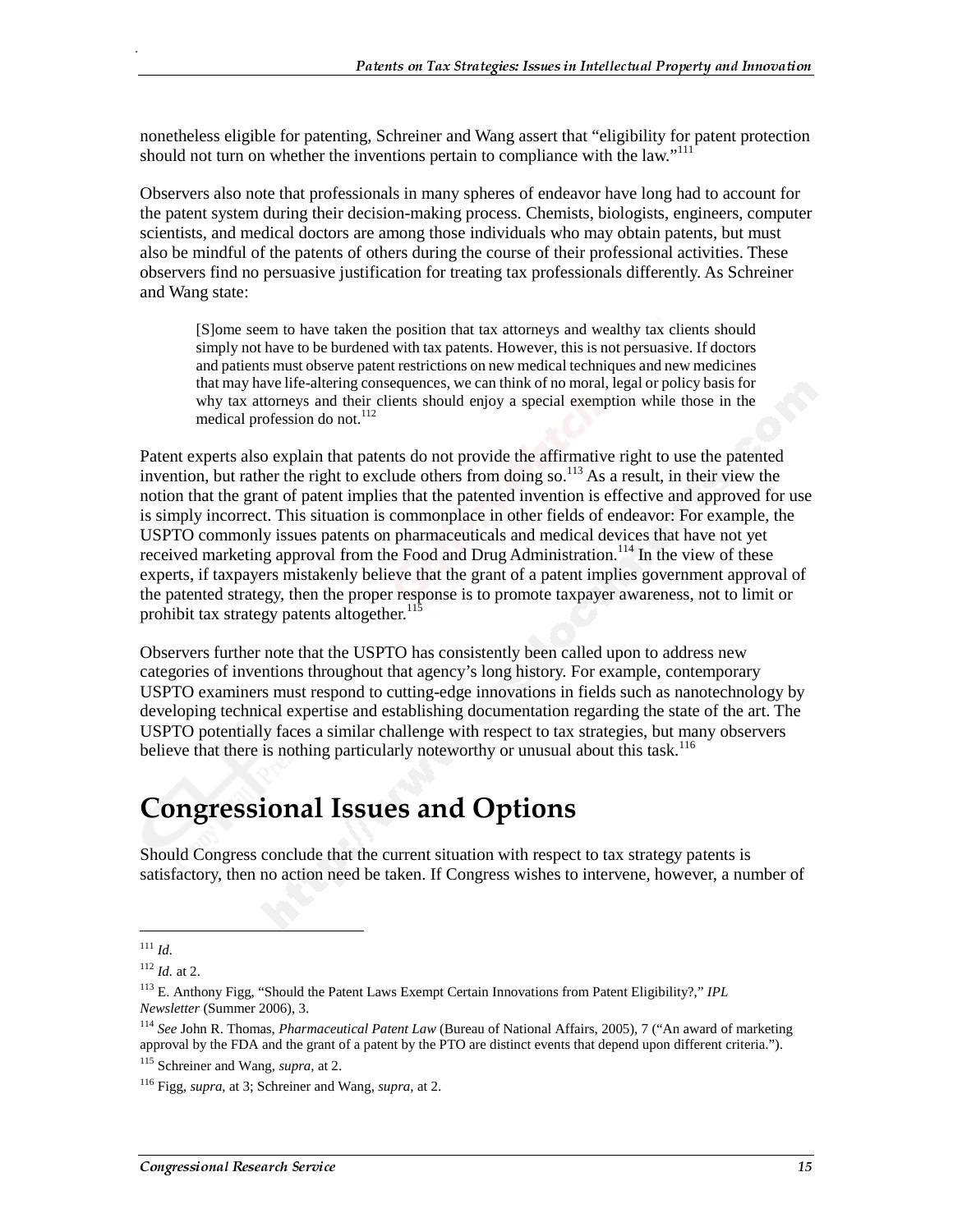options present themselves. In the  $110<sup>th</sup>$  Congress, four bills were introduced that would limit either the availability or the enforcement of tax strategy patents. None were enacted.

The first of these bills, H.R. 1908, passed the House of Representatives on September 7, 2007. This legislation, titled the Patent Reform Act of 2007, was a comprehensive patent reform measure. One of its provisions would have prevented a patent from issuing on a "tax planning method," which was defined as:

a plan, strategy, technique, or scheme that is designed to reduce, minimize, or defer, or has, when implemented, the effect of reducing, minimizing, or deferring, a taxpayer's tax liability, but does not include the use of tax preparation software or other tools used solely to perform or model mathematical calculations or prepare tax or information returns.<sup>117</sup>

This provision would have "take[n] effect on the date of enactment of the Act" and would have applied to any patent "filed on or after the date of the enactment of this Act" or "filed before that date if a patent or reissue patent has not been issued pursuant to the application as of that date."

H.R. 1908 expressly stated that it shall "not be construed as validating any patent issued before the date of the enactment of this Act."<sup>118</sup> This provision would appear to be relevant in the event that the compliance of tax strategy patents with the statutory subject matter, utility, or other patentability requirements is called into question before the courts, USPTO, or other fora. In such a circumstance, this statutory language indicated that the legislation should not be construed as constituting congressional approval of tax strategy patents that issued prior to the effective date of the legislation.

Two additional bills, S. 681 and H.R. 2136, were titled the "Stop Tax Haven Abuse Act." That legislation would have prevented the issuance of a patent where "the invention is designed to minimize, avoid, defer, or otherwise affect the liability for Federal, State, local, or foreign tax."<sup>119</sup> This prohibition was to apply "to any application for a patent that has not been granted" as of the date of enactment of the  $\tilde{\text{bill}}$ <sup>120</sup>

Another bill, S. 2369, was introduced on November 15, 2007. That bill would not have allowed a patent to be obtained on a "tax planning invention," which was defined as "a plan, strategy, technique, scheme, process, or system that is designed to reduce, minimize, avoid, or defer, or has, when implemented, the effect of reducing, minimizing, avoiding, or deferring, a taxpayer's tax liability or is designed to facilitate compliance with tax laws, but does not include tax preparation software and other tools or systems used solely to prepare tax or information returns."121 The legislation would have applied to any patent application pending at the USPTO as of the date of the bill, or filed thereafter.<sup>12</sup>

Another of these bills, H.R. 2365, was introduced on May 17, 2007. That bill provided in part:

 $\overline{a}$ 

 $117$  H.R. 1908 at § 10(b)(2)(A).

<sup>118</sup> *Id.*

<sup>119</sup> S. 681, § 303(a); H.R. 2136, § 303(a).

<sup>120</sup> S. 681, § 303(b); H.R. 2136, § 303(b).

 $121$  S. 2369,  $\frac{1}{21}$  S. 1(a).

 $122$  *Id.* at § 1(b).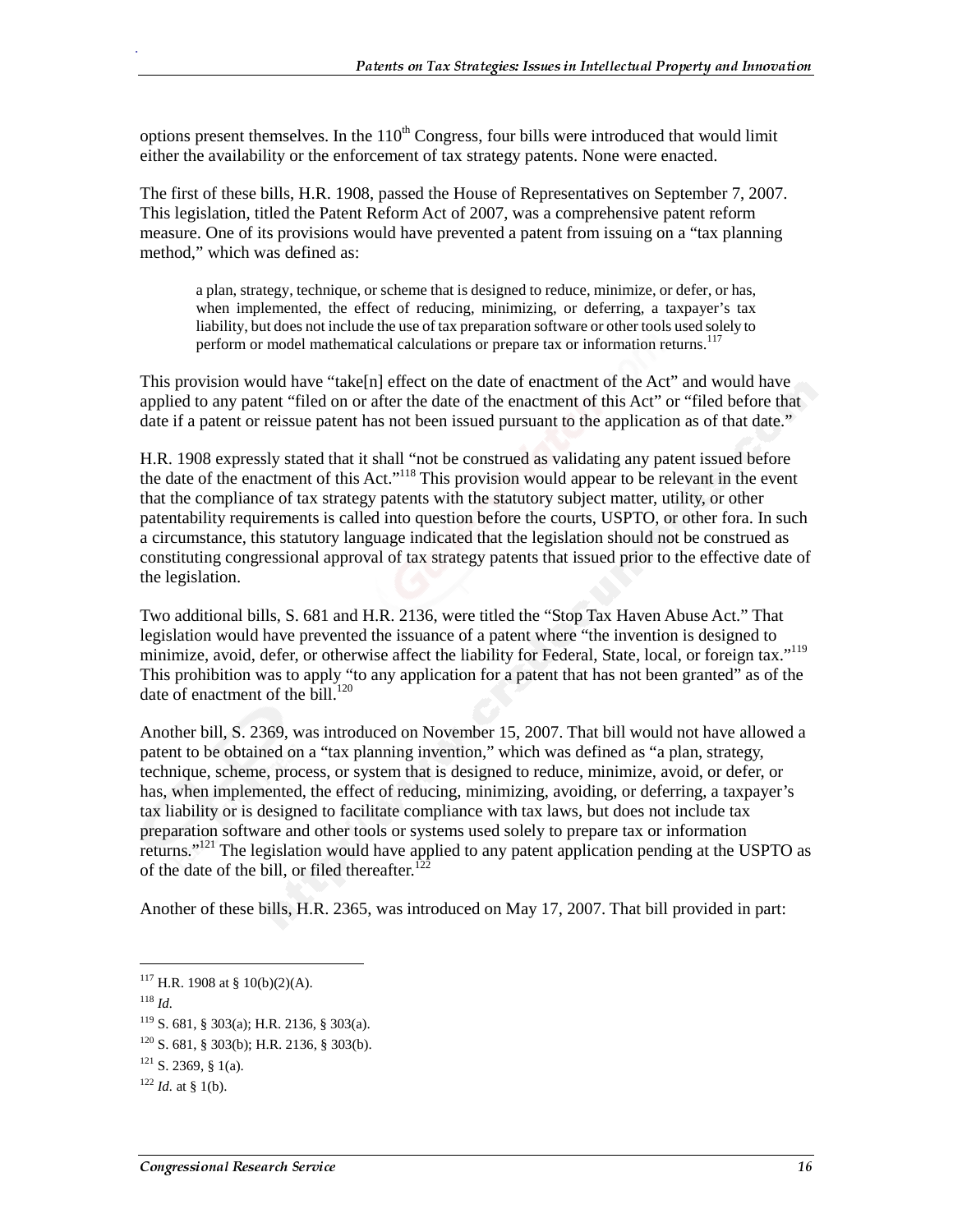With respect to the use by a taxpayer or a tax practitioner of a tax planning method that constitutes an infringement under subsection (a) or (b) of section 271, the provisions of sections 281, 283, 284, and 285 shall not apply against the taxpayer, the tax practitioner, or any related professional organization with respect to such tax planning method.<sup>123</sup>

Under these provisions, although an individual may obtain a patent on a tax planning method, such a patent would essentially be unenforceable. The patent owner would not have been able to bring a civil action against individuals it believes are practicing the patented tax planning method without authorization.<sup>124</sup> Nor would any of the remedies available against adjudicated infringers—including damages, injunctions, and, in exceptional cases, attorney fees—have been available.<sup>125</sup> This limitation on enforcement would have applied "to any action for patent" infringement that is filed on or after" the date of enactment of the bill.<sup>126</sup>

Other legislative responses are also possible. In furtherance of its oversight over the USPTO, Congress could continue to track that agency's activities with respect to tax strategy patents. In this vein, commentators have proposed several reforms, including USPTO hiring of examiners with expertise in taxation and related disciplines.<sup>127</sup> Congress could also encourage continued cooperation between the USPTO and the IRS with respect to tax strategy patents.

Congress may also wish to promote the engagement of the community of tax professionals with the patent system. The patent laws allow members of the public both to comment upon many pending patent applications and to challenge issued patents through administrative proceedings.<sup>128</sup> The voluntary contributions of knowledgeable specialists, through these and other mechanisms, may help promote a high level of quality of issued tax strategy patents.

# **Concluding Observations**

Tax strategies represent the latest area of controversy regarding patentable subject matter. Other sorts of inventions, such as business methods, biotechnologies, and computer software, have also raised considerable legal and policy questions when they were initially brought before the patent system.<sup>129</sup> Some observers believe that patents on these and other innovations have been allowed for many years, without any evidence of harm to the U.S. innovation environment.<sup>130</sup> Others contend that the affirmative case for granting patents on business methods remains weak, and that patents on tax strategies present uniquely deleterious social consequences.<sup>131</sup> Although proposed legislative responses to the phenomenon of tax strategy patents have thus far been limited to those

 $\overline{\phantom{a}}$ 

<sup>123</sup> H.R. 2365, § 1(a). The term "tax planning method" receives the same definition as in H.R. 1908. *Id.*

<sup>124 35</sup> U.S.C. § 281 (2006).

<sup>125 35</sup> U.S.C. §§ 283-285 (2006).

 $126$  H.R. 2365 at § 1(b).

<sup>127</sup> Aprill, *supra*, at 21.

<sup>128</sup> *See* 35 U.S.C. §§ 301, 311 (2006) (allowing members of the public to commence reexamination proceedings before the USPTO); 37 C.F.R. § 1.99 (2006) (allowing members of the public to submit information that they believe is relevant to a published, pending application to the USPTO under certain circumstances).

<sup>129</sup> *See* Alan L. Durham, "'Useful Arts' in the Information Age," 1999 *BYU Law Review*, 1419.

<sup>130</sup> *See* Schreiner and Wang, *supra*.

<sup>131</sup> *See* Moore, *supra*.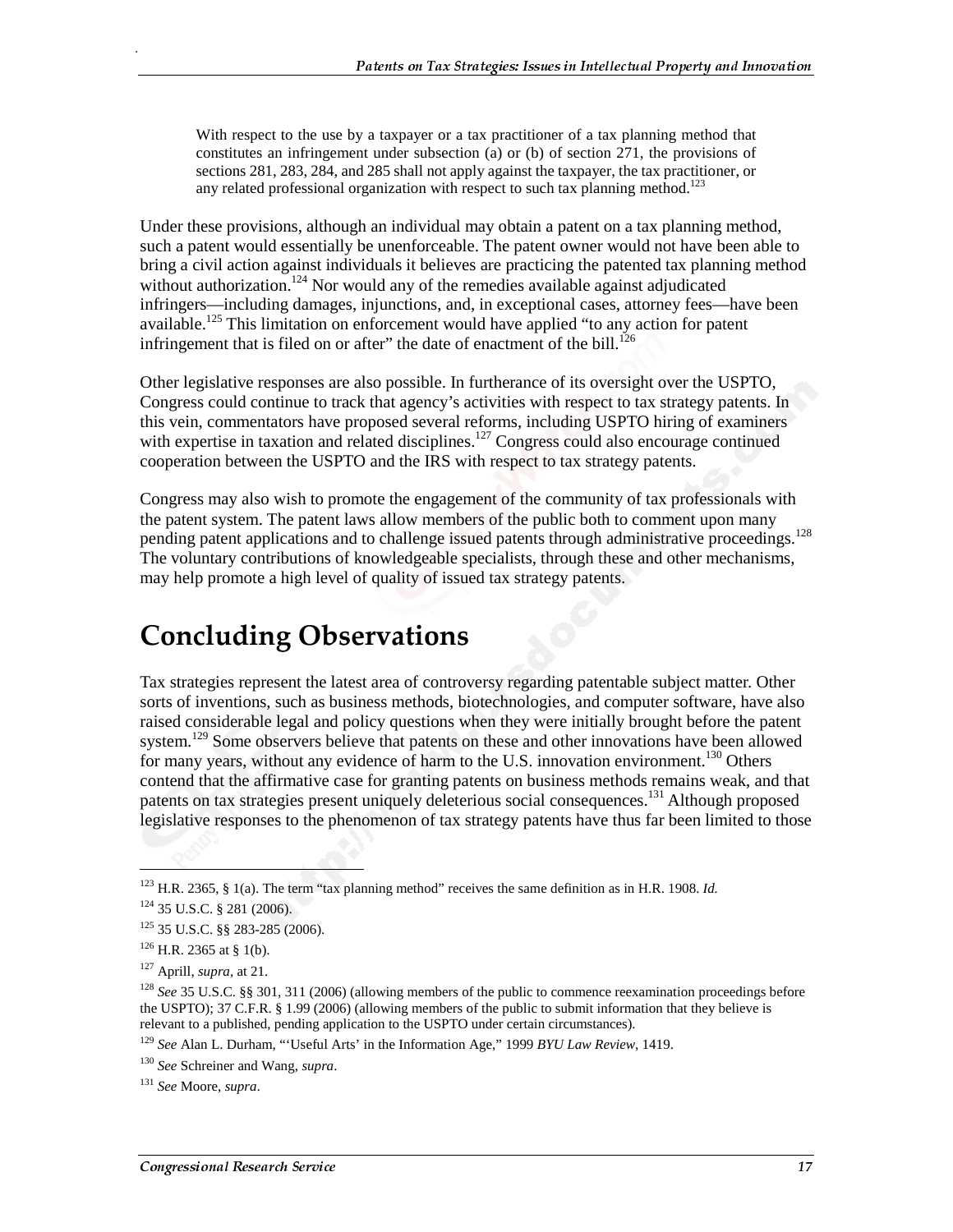instruments, this episode might also promote broader congressional thinking of the sorts of inventions that may be appropriately patented.

# Legislation in the 110th Congress

### **H.R. 1908 (Berman)**

.

The Patent Reform Act of 2007. Amends Title 35 of the U.S. Code. Introduced April 18, 2007; reported by the House Committee on the Judiciary September 4, 2007; passed the House of Representatives September 7, 2007.

### **H.R. 2136 (Doggett)**

Stop Tax Haven Abuse Act. Introduce May 3, 2007; referred to the House Subcommittee on Courts, the Internet, and Intellectual Property of the House Committee on the Judiciary June 4, 2007.

### **H.R. 2365 (Boucher)**

To amend title 35, United States Code, to limit damages and other remedies with respect to patents for tax planning methods. Introduced May 17, 2007; referred to the House Subcommittee on Courts, the Internet, and Intellectual Property of the House Committee on the Judiciary June 4, 2007.

### **S. 681 (Levin)**

Stop Tax Haven Abuse Act. Introduce February 17, 2007; referred to the Senate Committee on Finance February 17, 2007.

### **S. 2369 (Baucus)**

To amend title 35, United States Code, to provide that certain tax planning inventions are not patentable. Introduce November 15, 2007; referred to the Senate Committee on the Judiciary November 15, 2007.

## **Author Contact Information**

John R. Thomas